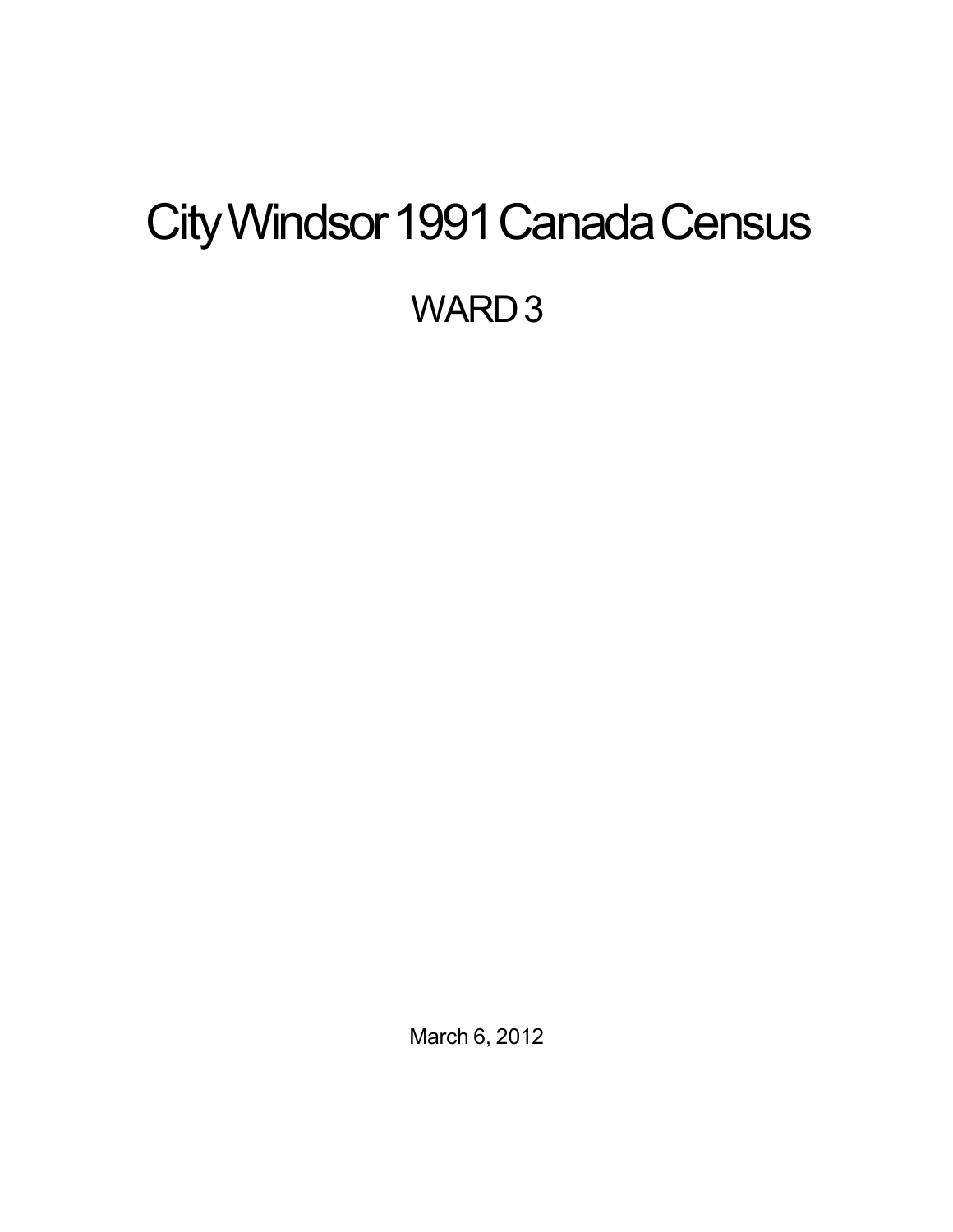## **Table of Contents**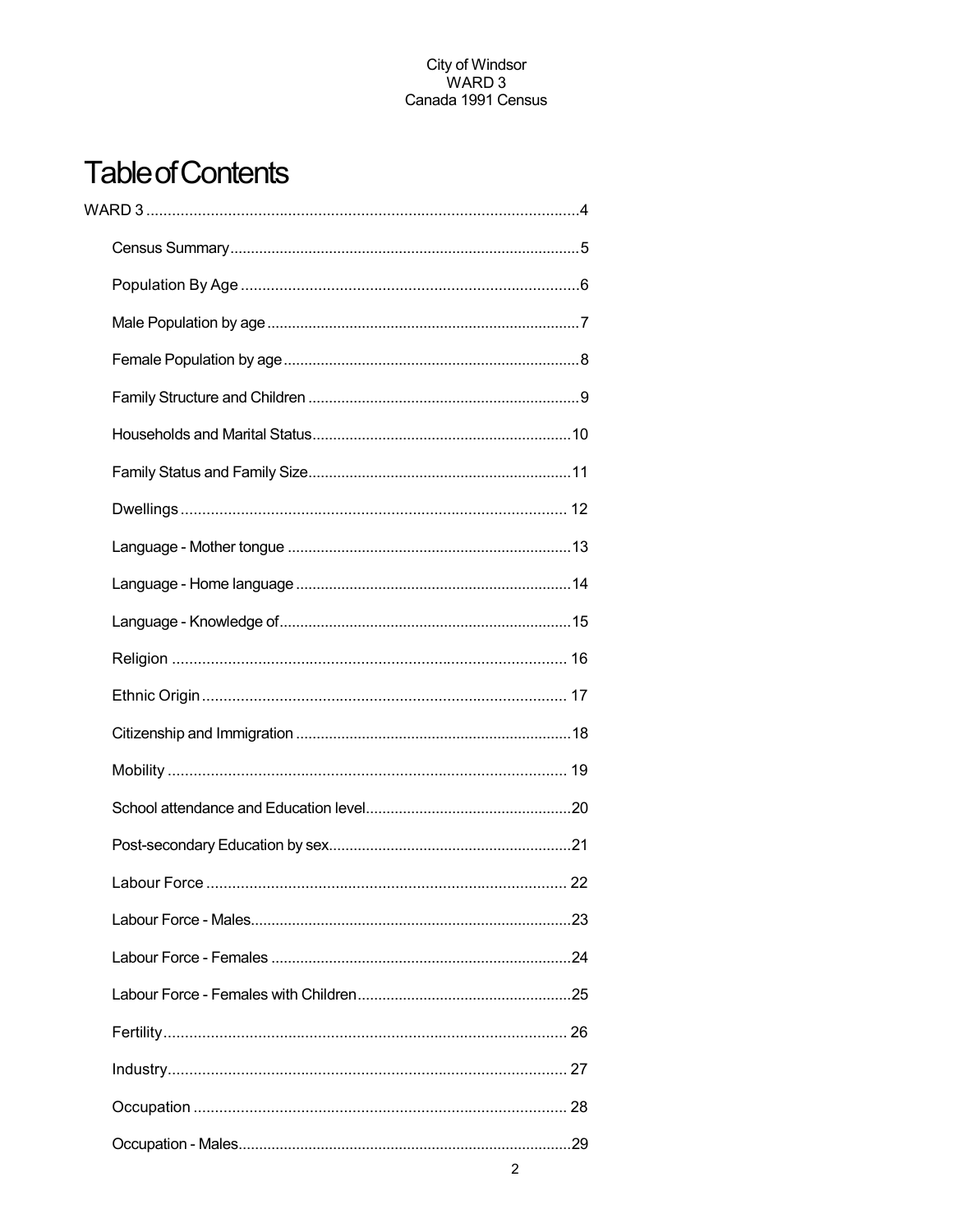## City of Windsor<br>WARD 3

| Canada 1991 Census |
|--------------------|
|                    |
|                    |
|                    |
|                    |
|                    |
|                    |
|                    |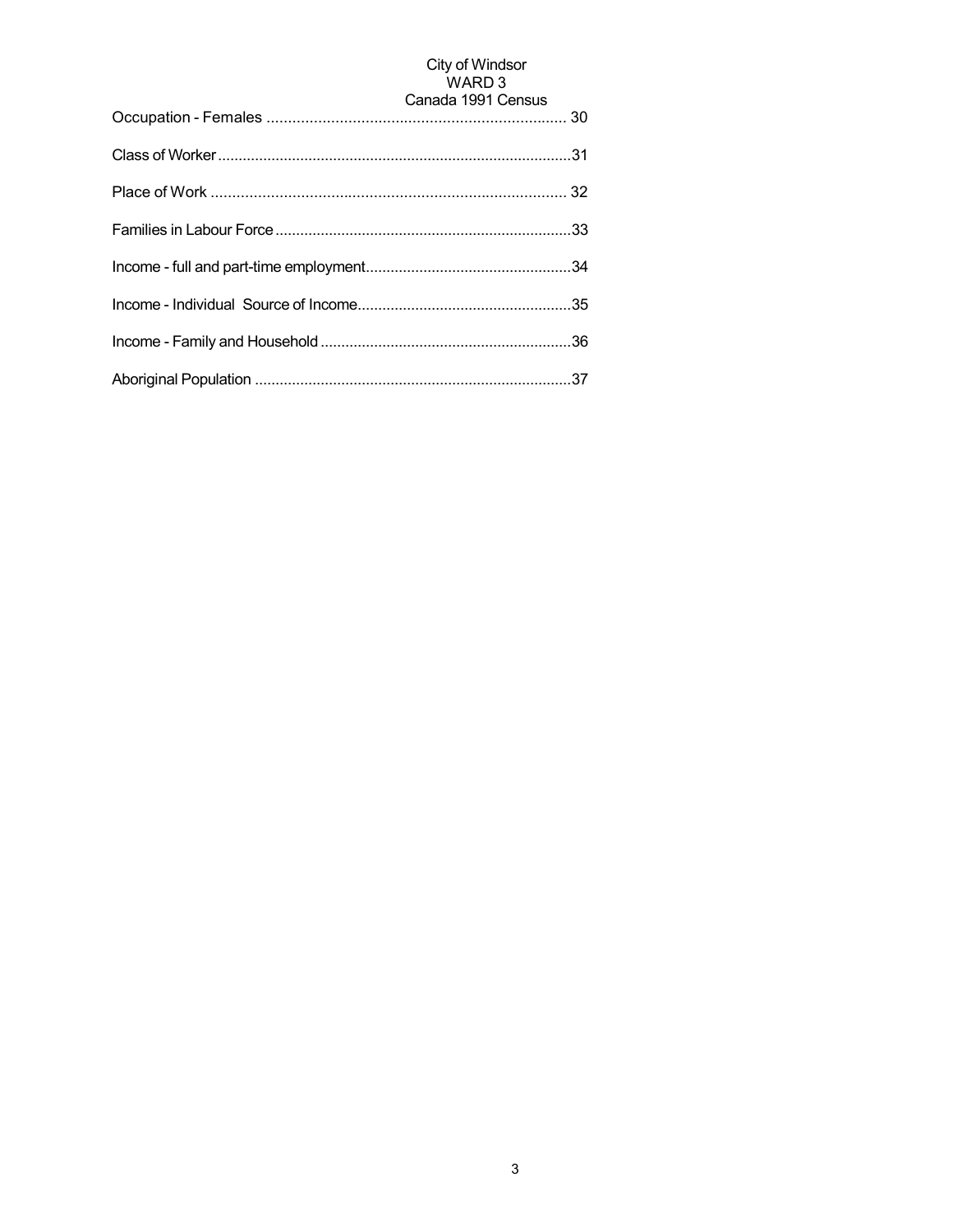## WARD 3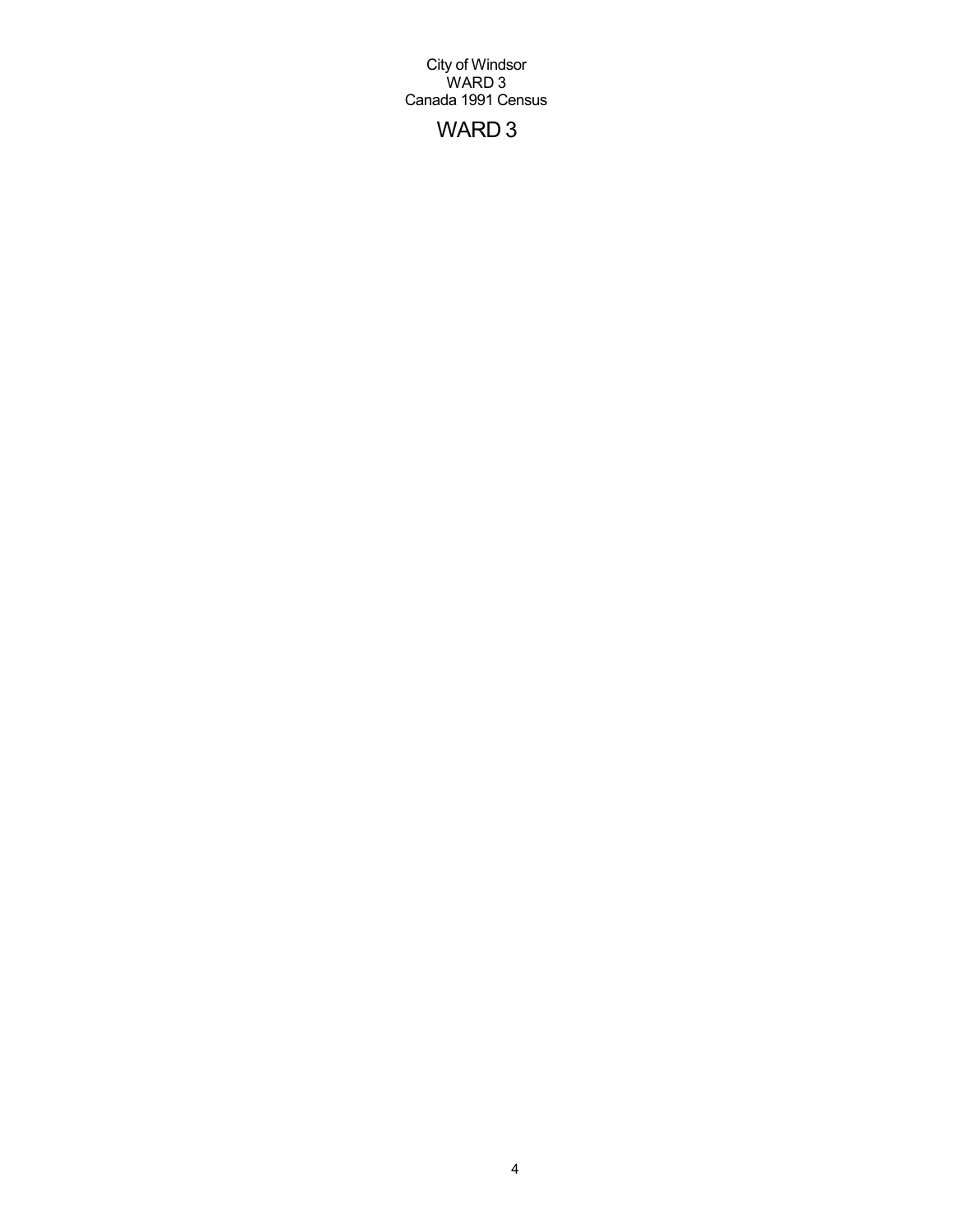## Census Summary

| <b>Census Summary</b>                            | <b>WARD3</b>  |               |
|--------------------------------------------------|---------------|---------------|
| Total Population where census data are available |               | 40,155 % base |
|                                                  |               |               |
| Males                                            | 19,255        | 48%           |
| <b>Females</b>                                   | 20,905        | 52%           |
| 0 to 4 years                                     | 2,675         | 7%            |
| 5 to 19 years                                    | 7,065         | 18%           |
| 20 to 24 years                                   | 3,270         | 8%            |
| 25 to 34 years                                   | 7,565         | 19%           |
| 35 to 44 years                                   | 5,600         | 14%           |
| 45 to 54 years                                   | 3,625         | 9%            |
| 55 to 64 years                                   | 3,735         | 9%            |
| 65 to 74 years                                   | 3,605         | 9%            |
| 75 years and over                                | 3,005         | 7%            |
| Average age                                      | 37.9          |               |
| <b>Total census families</b>                     |               | 10,155 % base |
| <u>Average persons per family</u>                | 2.9           |               |
|                                                  |               |               |
| <b>Husband-wife families</b>                     | 7,950         | 78%           |
| No children at home                              | 3,650         | 36%           |
| With children at home                            | 4,355         | 43%           |
| Lone-parent families                             | 2,215         | 22%           |
| Total children at home                           | 11,650<br>1.1 |               |
| Average children per family                      |               |               |
| <b>Private households</b>                        | 17,235        |               |
| Persons in private households                    | 39,270        |               |
| Average persons per household                    | 2.3           |               |
| Average household income                         | \$36,693      |               |
| Occupied dwellings where census data available   |               | 17,265 % base |
| <b>Owned dwellings</b>                           | 9,065         | 53%           |
| Average value                                    | \$97,427      |               |
| <b>Rented dwellings</b>                          | 8.135         | 47%           |
| Average rent                                     | \$554         |               |
| Single detached houses                           | 8,890         | 51%           |
| Semi-detached/row/duplexes                       | 2,565         | 15%           |
| Apartments                                       | 5,735         | 33%           |
| Other types of dwelling                          | 105           | 1%            |
| Actual (unsuppressed) data:                      |               |               |
| <b>Total Population</b>                          | 40,150        |               |
| <b>Total Dwellings</b>                           | 17,271        |               |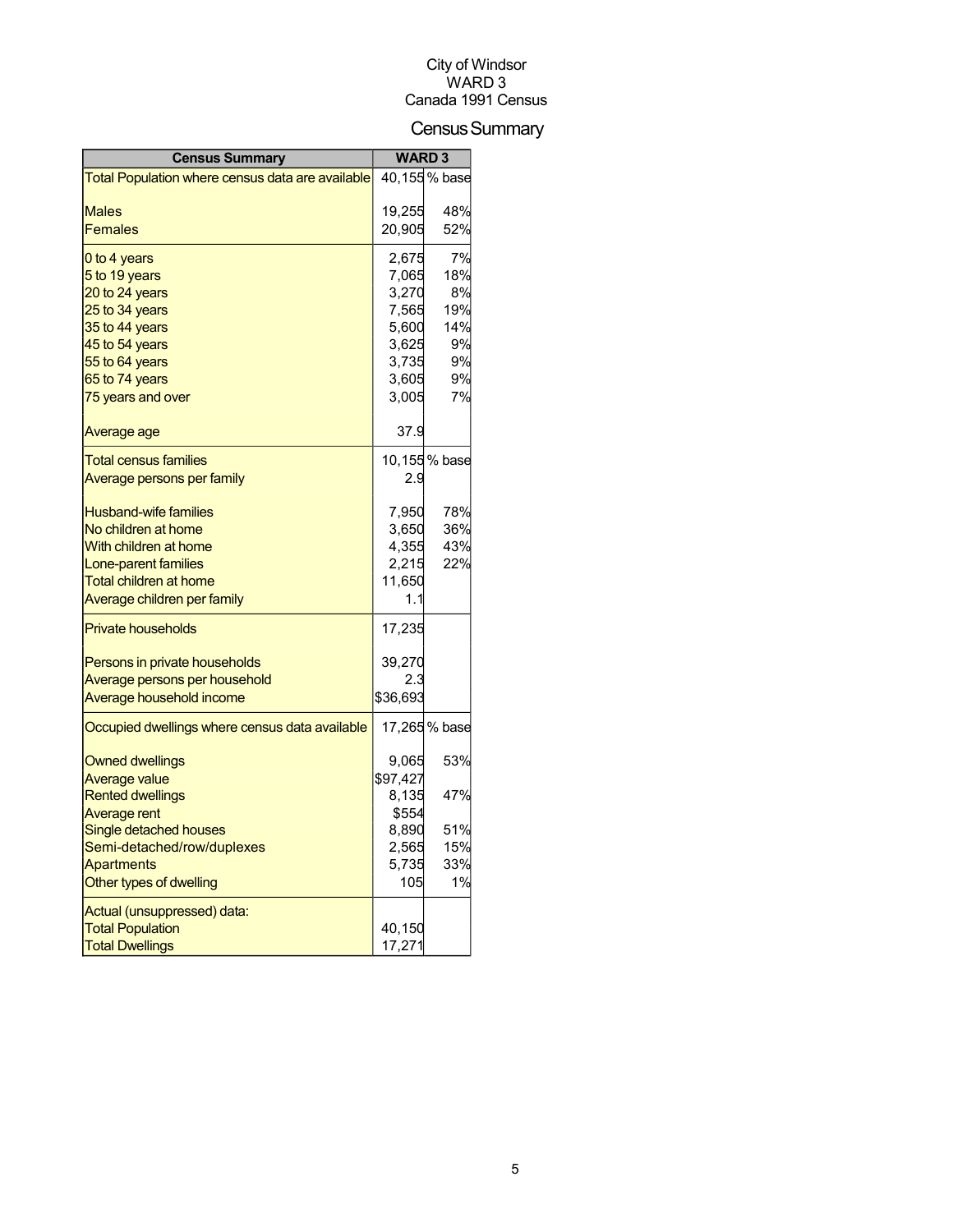## Population By Age

| <b>Population By Age</b>       | <b>WARD3</b> |               |
|--------------------------------|--------------|---------------|
| <b>Total population</b>        |              | 40,155 % base |
| Average age of population      | 37.9         |               |
| By age:                        |              |               |
| 0 to 4 years                   | 2,675        | 7%            |
| 5 to 9 years                   | 2,360        | 6%            |
| 10 to 14 years                 | 2,230        | 6%            |
| 15 to 19 years                 | 2,475        | 6%            |
| 20 to 24 years                 | 3,270        | 8%            |
| 25 to 34 years                 | 7,565        | 19%           |
| 35 to 44 years                 | 5,600        | 14%           |
| 45 to 54 years                 | 3,625        | 9%            |
| 55 to 64 years                 | 3,735        | 9%            |
| 65 to 74 years                 | 3,605        | 9%            |
| 75 years and over              | 3,005        | 7%            |
| By age - detailed:             |              |               |
| 0 to 4 years                   | 2,675        | 7%            |
| 5 to 9 years                   | 2,360        | 6%            |
| 10 to 14 years                 | 2,230        | 6%            |
| 15 years                       | 465          | 1%            |
| 16 years                       | 475          | 1%            |
| 17 years                       | 475          | 1%            |
| 18 to 19 years                 | 1,060        | 3%            |
| 20 to 24 years                 | 3,270        | 8%            |
| 25 to 29 years                 | 4,085        | 10%           |
| 30 to 34 years                 | 3,480        | 9%            |
| 35 to 39 years                 | 3,040        | 8%            |
| 40 to 44 years                 | 2,560        | 6%            |
| 45 to 49 years                 | 1,910        | 5%            |
| 50 to 54 years                 | 1,715        | 4%            |
| 55 to 59 years                 | 1,765        | 4%            |
| 60 to 64 years                 | 1,970        | 5%            |
| 65 to 74 years                 | 3,605        | 9%            |
| 75 to 84 years                 | 2,285        | 6%            |
| 85 years and over              | 720          | 2%            |
| 18 years and over              | 31,425       | 78%           |
| Average age, 18 years and over | 46           |               |
| 65 years and over              | 6,610        | 16%           |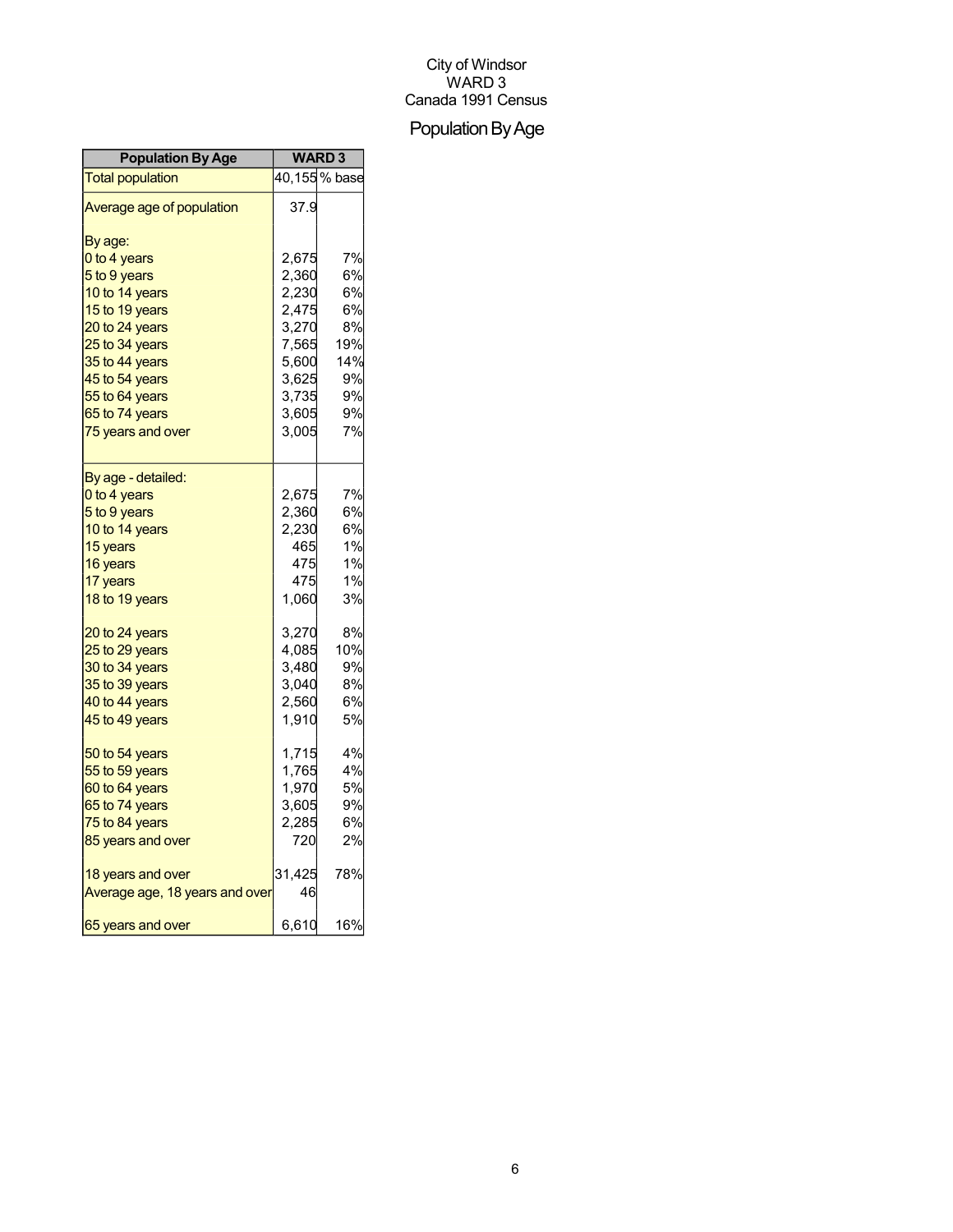## Male Population by age

| <b>Male Population by age</b>        | <b>WARD3</b> |               |
|--------------------------------------|--------------|---------------|
| <b>Total population</b>              |              | 40,155 % base |
| <b>Male population</b>               | 19,255       | 48%           |
| Average age of males                 | 35.9         |               |
| By age:                              |              |               |
| 0 to 4 years                         | 1,385        | 3%            |
| 5 to 9 years                         | 1,170        | 3%            |
| 10 to 14 years                       | 1,175        | 3%            |
| 15 to 19 years                       | 1,240        | 3%            |
| 20 to 24 years                       | 1,620        | 4%            |
| 25 to 34 years                       | 3,855        | 10%           |
| 35 to 44 years                       | 2,775        | 7%            |
| 45 to 54 years                       | 1,805        | 4%            |
| 55 to 64 years                       | 1,765        | 4%            |
| 65 to 74 years                       | 1,460        | 4%            |
| 75 years and over                    | 1,005        | 3%            |
| By age - detailed:                   |              |               |
| 0 to 4 years                         | 1,385        | 3%            |
| 5 to 9 years                         | 1,170        | 3%            |
| 10 to 14 years                       | 1,175        | 3%            |
| 15 years                             | 235          | 1%            |
| 16 years                             | 230          | 1%            |
| 17 years                             | 230          | 1%            |
| 18 to 19 years                       | 545          | 1%            |
| 20 to 24 years                       | 1,620        | 4%            |
| 25 to 29 years                       | 2,020        | 5%            |
| 30 to 34 years                       | 1,835        | 5%            |
| 35 to 39 years                       | 1,490        | 4%            |
| 40 to 44 years                       | 1,285        | 3%            |
| 45 to 49 years                       | 965          | 2%            |
| 50 to 54 years                       | 840          | 2%            |
| 55 to 59 years                       | 830          | 2%            |
| 60 to 64 years                       | 935          | 2%            |
| 65 to 74 years                       | 1,460        | 4%            |
| 75 to 84 years                       | 800          | 2%            |
| 85 years and over                    | 205          | 1%            |
| 18 years and over                    | 14,755       | 37%           |
| Average age, males 18 years and over | 44.3         |               |
| 65 years and over                    | 2,465        | 6%            |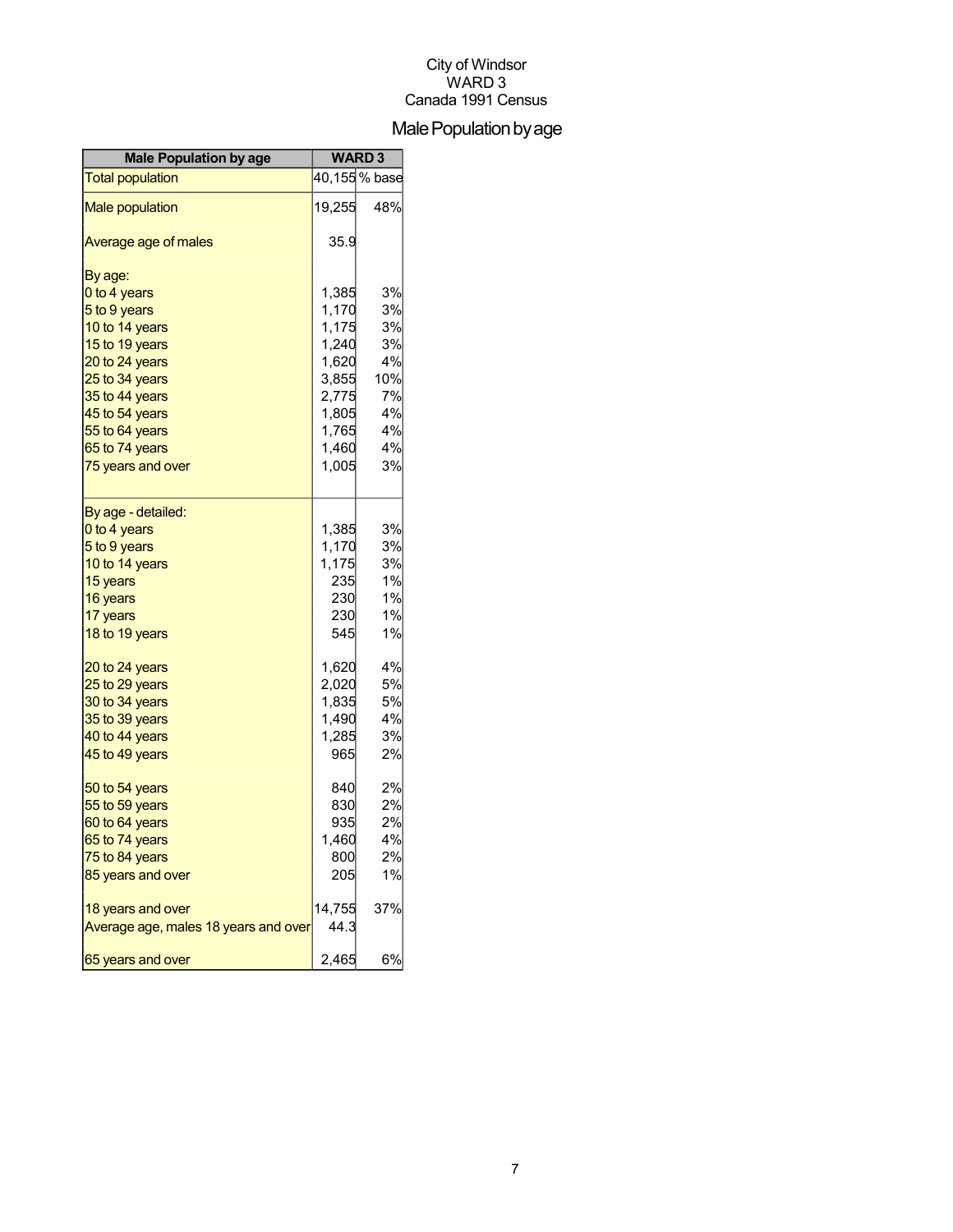## Female Population by age

| <b>Female Population by age</b>        | <b>WARD3</b> |               |
|----------------------------------------|--------------|---------------|
| <b>Total population</b>                |              | 40,155 % base |
| <b>Female population</b>               | 20,905       | 52%           |
| Average age of females                 | 39.7         |               |
| By age:                                |              |               |
| 0 to 4 years                           | 1,290        | 3%            |
| 5 to 9 years                           | 1,190        | 3%            |
| 10 to 14 years                         | 1,055        | 3%            |
| 15 to 19 years                         | 1,235        | 3%            |
| 20 to 24 years                         | 1,650        | 4%            |
| 25 to 34 years                         | 3,710        | 9%            |
| 35 to 44 years                         | 2,825        | 7%            |
| 45 to 54 years                         | 1,820        | 5%            |
| 55 to 64 years                         | 1,970        | 5%            |
| 65 to 74 years                         | 2,145        | 5%            |
| 75 years and over                      | 2,000        | 5%            |
| By age - detailed:                     |              |               |
| 0 to 4 years                           | 1,290        | 3%            |
| 5 to 9 years                           | 1,190        | 3%            |
| 10 to 14 years                         | 1,055        | 3%            |
| 15 years                               | 230          | 1%            |
| 16 years                               | 245          | 1%            |
| 17 years                               | 245          | 1%            |
| 18 to 19 years                         | 515          | 1%            |
| 20 to 24 years                         | 1,650        | 4%            |
| 25 to 29 years                         | 2,065        | 5%            |
| 30 to 34 years                         | 1,645        | 4%            |
| 35 to 39 years                         | 1,550        | 4%            |
| 40 to 44 years                         | 1,275        | 3%            |
| 45 to 49 years                         | 945          | 2%            |
| 50 to 54 years                         | 875          | 2%            |
| 55 to 59 years                         | 935          | 2%            |
| 60 to 64 years                         | 1,035        | 3%            |
| 65 to 74 years                         | 2,145        | 5%            |
| 75 to 84 years                         | 1,485        | 4%            |
| 85 years and over                      | 515          | 1%            |
| 18 years and over                      | 16,670       | 42%           |
| Average age, females 18 years and over | 47.6         |               |
| 65 years and over                      | 4,145        | 10%           |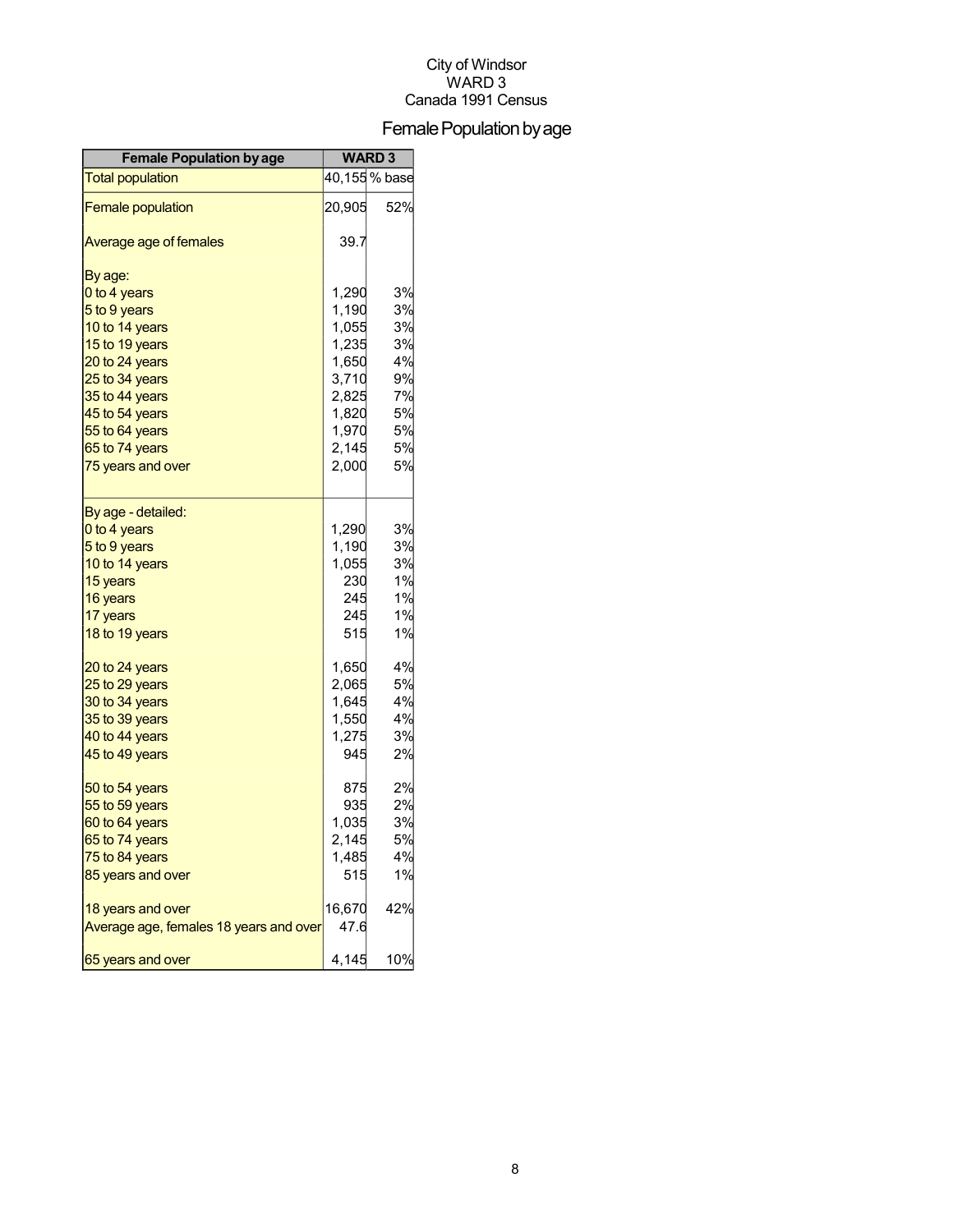## Family Structure and Children

| 10,155 % base<br>78%<br>7,950<br>With no children at home<br>36%<br>3,650<br>With children at home<br>4,355<br>43%<br>1,785<br>18%<br>1 child<br>16%<br>2 children<br>1,610<br>10%<br>3 or more children<br>990<br>7,180<br>71%<br>31%<br>3,115<br>4,100<br>40%<br>1,640<br>16%<br>1,535<br>15%<br>9%<br>950<br>8%<br>770<br>Families - common-law couples<br>5%<br>With no children at home<br>535<br>With children at home<br>3%<br>255<br>145<br>1%<br>1 child<br>75<br>1%<br>2 children<br>40<br>0%<br>3 or more children<br>22%<br>2,215<br>Lone-parent families<br>3%<br>Lone male parent<br>300<br>185<br>2%<br>1%<br>60<br>35<br>0%<br>1,920<br>19%<br>Lone female parent<br>1 child at home<br>12%<br>1,185<br>5%<br>2 children at home<br>510<br>240<br>2%<br>3 or more children at home<br>11,650 % base<br>By age of children:<br>$0 - 5$ years<br>3,085<br>26%<br>34%<br>6 - 14 years<br>3,975<br>11%<br>15 - 17 years<br>1,245<br>2,185<br>19%<br>18 - 24 years<br>1,160 | <b>Family Structure and Children</b> | <b>WARD3</b> |     |
|----------------------------------------------------------------------------------------------------------------------------------------------------------------------------------------------------------------------------------------------------------------------------------------------------------------------------------------------------------------------------------------------------------------------------------------------------------------------------------------------------------------------------------------------------------------------------------------------------------------------------------------------------------------------------------------------------------------------------------------------------------------------------------------------------------------------------------------------------------------------------------------------------------------------------------------------------------------------------------------|--------------------------------------|--------------|-----|
|                                                                                                                                                                                                                                                                                                                                                                                                                                                                                                                                                                                                                                                                                                                                                                                                                                                                                                                                                                                        | <b>Total census families</b>         |              |     |
|                                                                                                                                                                                                                                                                                                                                                                                                                                                                                                                                                                                                                                                                                                                                                                                                                                                                                                                                                                                        | By family structure:                 |              |     |
|                                                                                                                                                                                                                                                                                                                                                                                                                                                                                                                                                                                                                                                                                                                                                                                                                                                                                                                                                                                        | Total husband-wife families          |              |     |
|                                                                                                                                                                                                                                                                                                                                                                                                                                                                                                                                                                                                                                                                                                                                                                                                                                                                                                                                                                                        |                                      |              |     |
|                                                                                                                                                                                                                                                                                                                                                                                                                                                                                                                                                                                                                                                                                                                                                                                                                                                                                                                                                                                        |                                      |              |     |
|                                                                                                                                                                                                                                                                                                                                                                                                                                                                                                                                                                                                                                                                                                                                                                                                                                                                                                                                                                                        |                                      |              |     |
|                                                                                                                                                                                                                                                                                                                                                                                                                                                                                                                                                                                                                                                                                                                                                                                                                                                                                                                                                                                        |                                      |              |     |
|                                                                                                                                                                                                                                                                                                                                                                                                                                                                                                                                                                                                                                                                                                                                                                                                                                                                                                                                                                                        |                                      |              |     |
|                                                                                                                                                                                                                                                                                                                                                                                                                                                                                                                                                                                                                                                                                                                                                                                                                                                                                                                                                                                        |                                      |              |     |
|                                                                                                                                                                                                                                                                                                                                                                                                                                                                                                                                                                                                                                                                                                                                                                                                                                                                                                                                                                                        | Families - now-married couples       |              |     |
|                                                                                                                                                                                                                                                                                                                                                                                                                                                                                                                                                                                                                                                                                                                                                                                                                                                                                                                                                                                        | With no children at home             |              |     |
|                                                                                                                                                                                                                                                                                                                                                                                                                                                                                                                                                                                                                                                                                                                                                                                                                                                                                                                                                                                        | With children at home                |              |     |
|                                                                                                                                                                                                                                                                                                                                                                                                                                                                                                                                                                                                                                                                                                                                                                                                                                                                                                                                                                                        | 1 child                              |              |     |
|                                                                                                                                                                                                                                                                                                                                                                                                                                                                                                                                                                                                                                                                                                                                                                                                                                                                                                                                                                                        | 2 children                           |              |     |
|                                                                                                                                                                                                                                                                                                                                                                                                                                                                                                                                                                                                                                                                                                                                                                                                                                                                                                                                                                                        | 3 or more children                   |              |     |
|                                                                                                                                                                                                                                                                                                                                                                                                                                                                                                                                                                                                                                                                                                                                                                                                                                                                                                                                                                                        |                                      |              |     |
|                                                                                                                                                                                                                                                                                                                                                                                                                                                                                                                                                                                                                                                                                                                                                                                                                                                                                                                                                                                        |                                      |              |     |
|                                                                                                                                                                                                                                                                                                                                                                                                                                                                                                                                                                                                                                                                                                                                                                                                                                                                                                                                                                                        |                                      |              |     |
|                                                                                                                                                                                                                                                                                                                                                                                                                                                                                                                                                                                                                                                                                                                                                                                                                                                                                                                                                                                        |                                      |              |     |
|                                                                                                                                                                                                                                                                                                                                                                                                                                                                                                                                                                                                                                                                                                                                                                                                                                                                                                                                                                                        |                                      |              |     |
|                                                                                                                                                                                                                                                                                                                                                                                                                                                                                                                                                                                                                                                                                                                                                                                                                                                                                                                                                                                        |                                      |              |     |
|                                                                                                                                                                                                                                                                                                                                                                                                                                                                                                                                                                                                                                                                                                                                                                                                                                                                                                                                                                                        |                                      |              |     |
|                                                                                                                                                                                                                                                                                                                                                                                                                                                                                                                                                                                                                                                                                                                                                                                                                                                                                                                                                                                        |                                      |              |     |
|                                                                                                                                                                                                                                                                                                                                                                                                                                                                                                                                                                                                                                                                                                                                                                                                                                                                                                                                                                                        |                                      |              |     |
|                                                                                                                                                                                                                                                                                                                                                                                                                                                                                                                                                                                                                                                                                                                                                                                                                                                                                                                                                                                        | 1 child at home                      |              |     |
|                                                                                                                                                                                                                                                                                                                                                                                                                                                                                                                                                                                                                                                                                                                                                                                                                                                                                                                                                                                        | 2 children at home                   |              |     |
|                                                                                                                                                                                                                                                                                                                                                                                                                                                                                                                                                                                                                                                                                                                                                                                                                                                                                                                                                                                        | 3 or more children at home           |              |     |
|                                                                                                                                                                                                                                                                                                                                                                                                                                                                                                                                                                                                                                                                                                                                                                                                                                                                                                                                                                                        |                                      |              |     |
|                                                                                                                                                                                                                                                                                                                                                                                                                                                                                                                                                                                                                                                                                                                                                                                                                                                                                                                                                                                        |                                      |              |     |
|                                                                                                                                                                                                                                                                                                                                                                                                                                                                                                                                                                                                                                                                                                                                                                                                                                                                                                                                                                                        |                                      |              |     |
|                                                                                                                                                                                                                                                                                                                                                                                                                                                                                                                                                                                                                                                                                                                                                                                                                                                                                                                                                                                        |                                      |              |     |
|                                                                                                                                                                                                                                                                                                                                                                                                                                                                                                                                                                                                                                                                                                                                                                                                                                                                                                                                                                                        |                                      |              |     |
|                                                                                                                                                                                                                                                                                                                                                                                                                                                                                                                                                                                                                                                                                                                                                                                                                                                                                                                                                                                        | <b>Total children at home</b>        |              |     |
|                                                                                                                                                                                                                                                                                                                                                                                                                                                                                                                                                                                                                                                                                                                                                                                                                                                                                                                                                                                        |                                      |              |     |
|                                                                                                                                                                                                                                                                                                                                                                                                                                                                                                                                                                                                                                                                                                                                                                                                                                                                                                                                                                                        |                                      |              |     |
|                                                                                                                                                                                                                                                                                                                                                                                                                                                                                                                                                                                                                                                                                                                                                                                                                                                                                                                                                                                        |                                      |              |     |
|                                                                                                                                                                                                                                                                                                                                                                                                                                                                                                                                                                                                                                                                                                                                                                                                                                                                                                                                                                                        |                                      |              |     |
|                                                                                                                                                                                                                                                                                                                                                                                                                                                                                                                                                                                                                                                                                                                                                                                                                                                                                                                                                                                        |                                      |              |     |
|                                                                                                                                                                                                                                                                                                                                                                                                                                                                                                                                                                                                                                                                                                                                                                                                                                                                                                                                                                                        |                                      |              |     |
|                                                                                                                                                                                                                                                                                                                                                                                                                                                                                                                                                                                                                                                                                                                                                                                                                                                                                                                                                                                        | 25 years and over                    |              | 10% |
| 1.1                                                                                                                                                                                                                                                                                                                                                                                                                                                                                                                                                                                                                                                                                                                                                                                                                                                                                                                                                                                    | Average children per family          |              |     |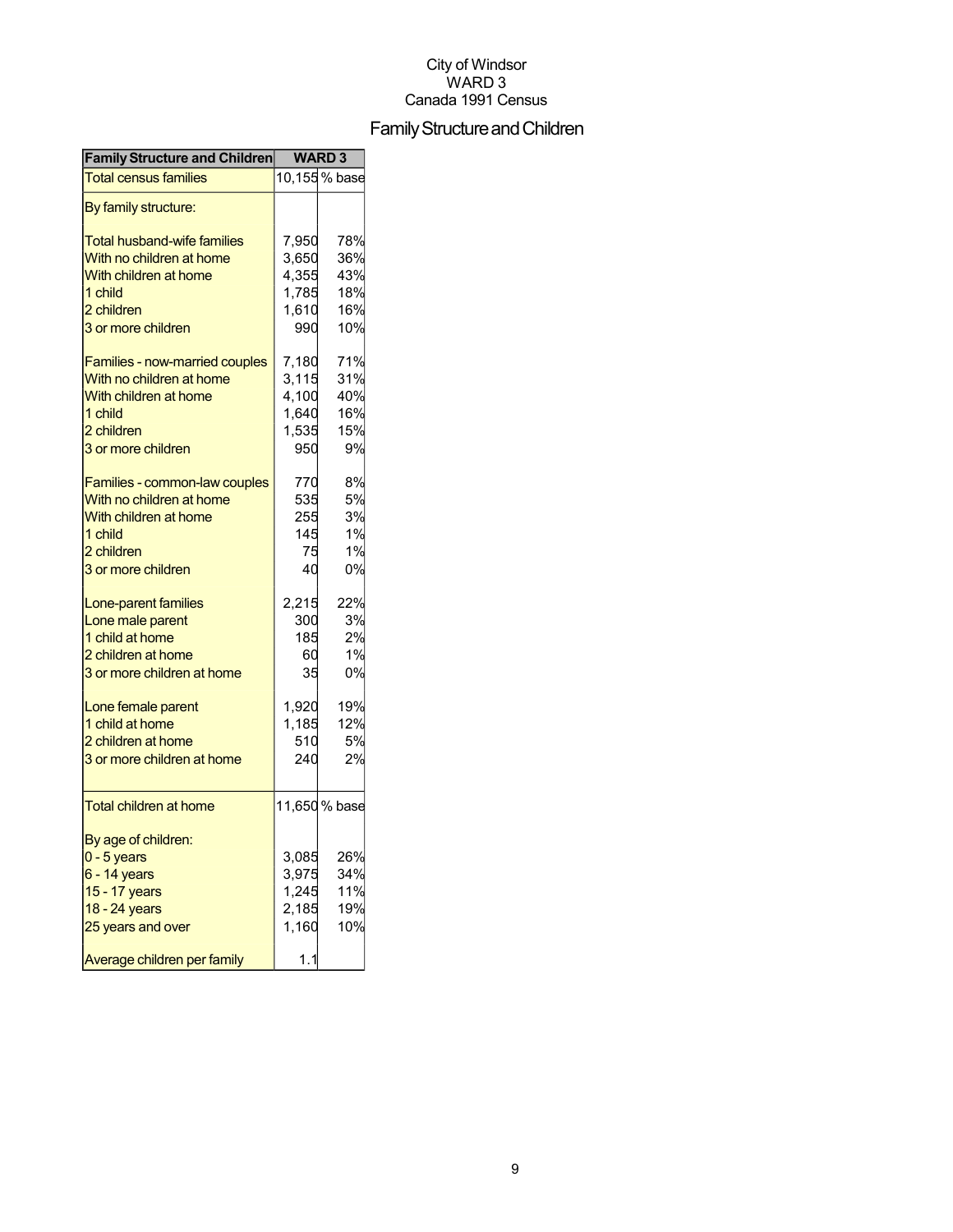## Households and Marital Status

| <b>Households and Marital Status</b>                     |                 | <b>WARD3</b>  |
|----------------------------------------------------------|-----------------|---------------|
| <b>Private households</b>                                |                 | 17,235 % base |
|                                                          |                 |               |
| By size of household:                                    |                 |               |
| 1 person                                                 | 6,110           | 35%           |
| 2 persons                                                | 5,340           | 31%           |
| 3 persons                                                | 2,545           | 15%           |
| 4 - 5 persons                                            | 2,770           | 16%           |
| 6 or more persons                                        | 445             | 3%            |
|                                                          |                 |               |
| By number of census families:<br>Non-family households   |                 | 42%           |
| <b>Family households</b>                                 | 7,190<br>10,030 | 58%           |
| 1 census family                                          | 9,910           | 57%           |
| 2 or more census families                                | 120             | 1%            |
|                                                          |                 |               |
| Persons in private households                            | 39,270          |               |
| Average persons per household                            | 2.3             |               |
| Census families in private                               |                 | 10,155 % base |
| households                                               |                 |               |
|                                                          |                 |               |
| By size of census family:<br>2 persons                   | 4,975           | 49%           |
| 3 persons                                                | 2,350           | 23%           |
| 4 persons                                                | 1,805           | 18%           |
| 5 or more persons                                        | 1,050           | 10%           |
|                                                          |                 |               |
| <b>Total population</b>                                  |                 | 40,155 % base |
| By marital status, for persons 15 years of age and over: |                 |               |
| Single (never married)                                   | 10,470          | 26%           |
| <b>Married</b>                                           | 14,940          | 37%           |
| Widowed                                                  | 3,370           | 8%            |
| <b>Divorced</b>                                          | 2,855           | 7%            |
| <b>Separated</b>                                         | 1,195           | 3%            |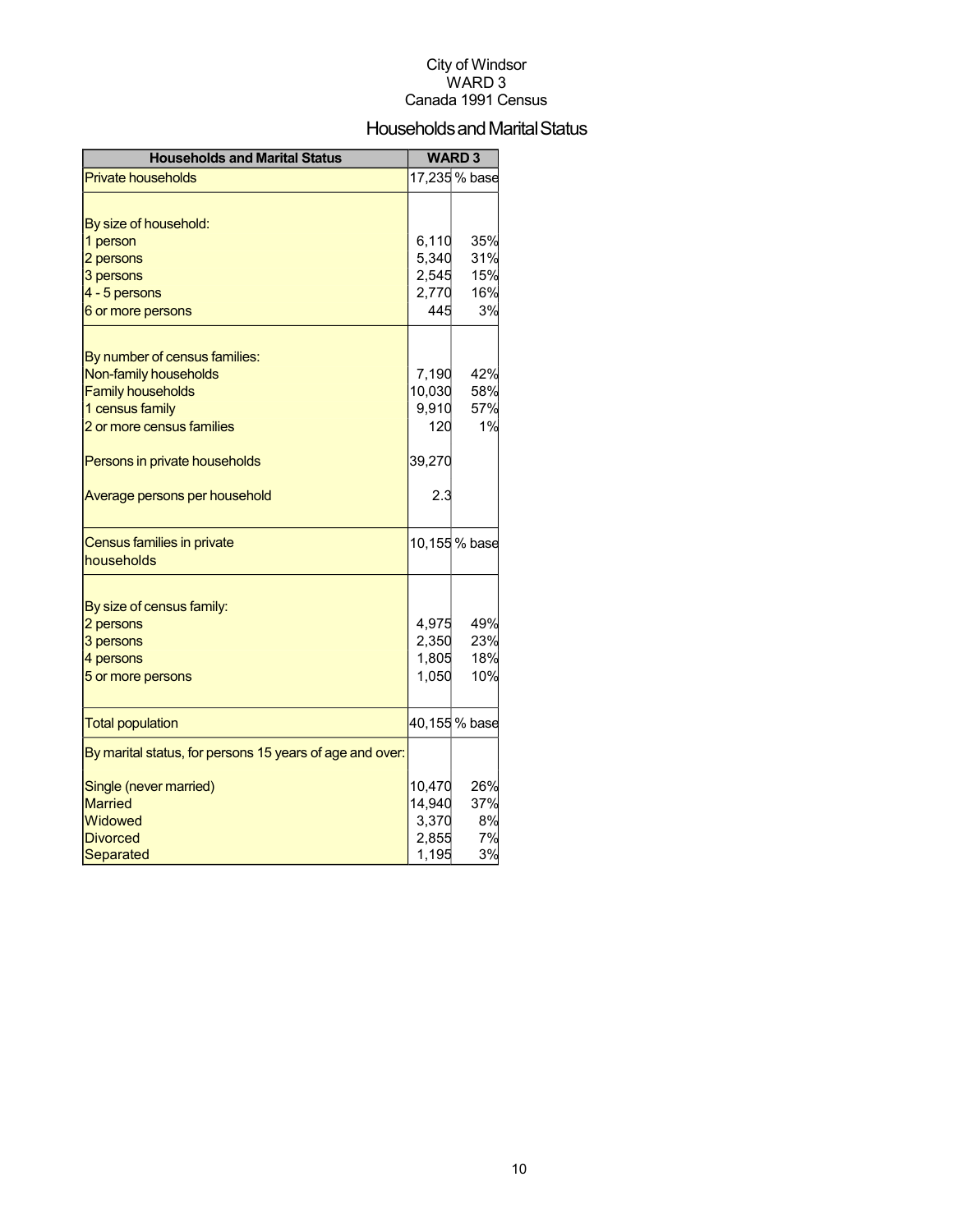## Family Status and Family Size

| <b>Family Status and Family Size</b> |        | <b>WARD3</b>  |
|--------------------------------------|--------|---------------|
| Persons in private households        |        | 39,325 % base |
| By living arrangements:              |        |               |
| Number of non-family persons         | 9,540  | 24%           |
| <b>Living with relatives</b>         | 1,550  | 4%            |
| Living with non-relatives only       | 1,870  | 5%            |
| Living alone                         | 6,150  | 16%           |
| Number of family persons             | 29,800 | 76%           |
| Average persons per family           | 2.9    |               |
| Persons 65+ years in househlds       |        | 6,400 % base  |
|                                      |        |               |
| By living arrangements:              |        |               |
| Number of non-family persons         | 3,240  | 51%           |
| <b>Living with relatives</b>         | 455    | 7%            |
| Living with non-relatives only       | 180    | 3%            |
| Living alone                         | 2,615  | 41%           |
| Number of family persons             | 3,180  | 50%           |
| Economic families in househlds       |        | 10,450 % base |
| By size of economic family:          |        |               |
| 2 persons                            | 4,975  | 48%           |
| 3 persons                            | 2,380  | 23%           |
| 4 persons                            | 1,945  | 19%           |
| 5 or more persons                    | 1,185  | 11%           |
| Persons in economic families         | 31,345 |               |
| Average persons per economic family  | 3      |               |
| Total unattached individuals         | 7,995  |               |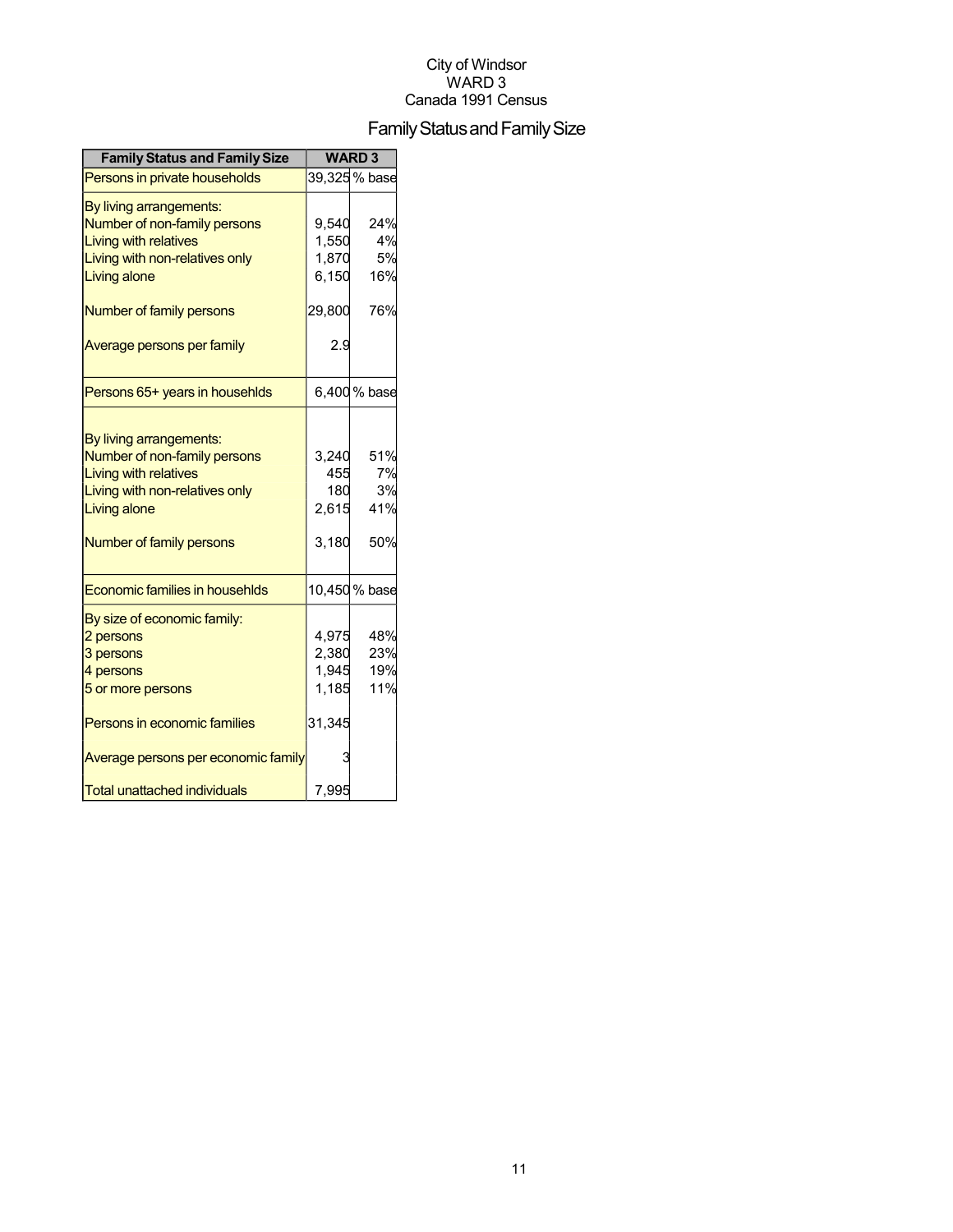## Dwellings

| Dwellings                         | <b>WARD3</b> |               |
|-----------------------------------|--------------|---------------|
| <b>Occupied dwellings</b>         |              | 17,265 % base |
| By tenure:                        |              |               |
| Rented                            | 8,135        | 47%           |
| Owned                             | 9,065        | 53%           |
| <b>Band housing</b>               | 0            | 0%            |
| By dwelling type:                 |              |               |
| Single-detached house             | 8,890        | 51%           |
| Semi-detached house               | 625          | 4%            |
| <b>Row house</b>                  | 420          | 2%            |
| Apartment, detached duplex        | 1,520        | 9%            |
| Apartment less than 5 storey      | 2,390        | 14%           |
| Apartment 5 or more storeys       | 3,345        | 19%           |
| Other single attached house       | 105          | 1%            |
| <b>Movable dwelling</b>           | 0            | 0%            |
| Average rooms per dwelling        | 5.7          |               |
| Average bedrooms per dwelling     | 2.3          |               |
| Average persons per room          | 0.4          |               |
| By period of construction         |              |               |
| Before 1946                       | 9,260        | 54%           |
| 1946 - 1960                       | 3,200        | 19%           |
| 1961 - 1970                       | 1,505        | 9%            |
| 1971 - 1980                       | 1,975        | 11%           |
| 1981 - 1985                       | 380          | 2%            |
| 1986 - 1991                       | 785          | 5%            |
| Condition of dwelling:            |              |               |
| Regular maintenance               | 11,775       | 68%           |
| Minor repairs needed              | 3,750        | 22%           |
| <b>Major repairs needed</b>       | 1,575        | 9%            |
| Owner one-family households       |              | 5,805 % base  |
| <b>Average value of dwellings</b> | \$97,427     |               |
| Owner expenses:                   |              |               |
| Average major monthly payments    | \$555        |               |
| Payments > 30% of income          | 710          | 12%           |
| Tenant one-family households      |              | 3,120 % base  |
| Tenant expenses:                  |              |               |
| Average gross monthly rent        | \$554        |               |
| Rent > 30% of income              | 1,300        | 42%           |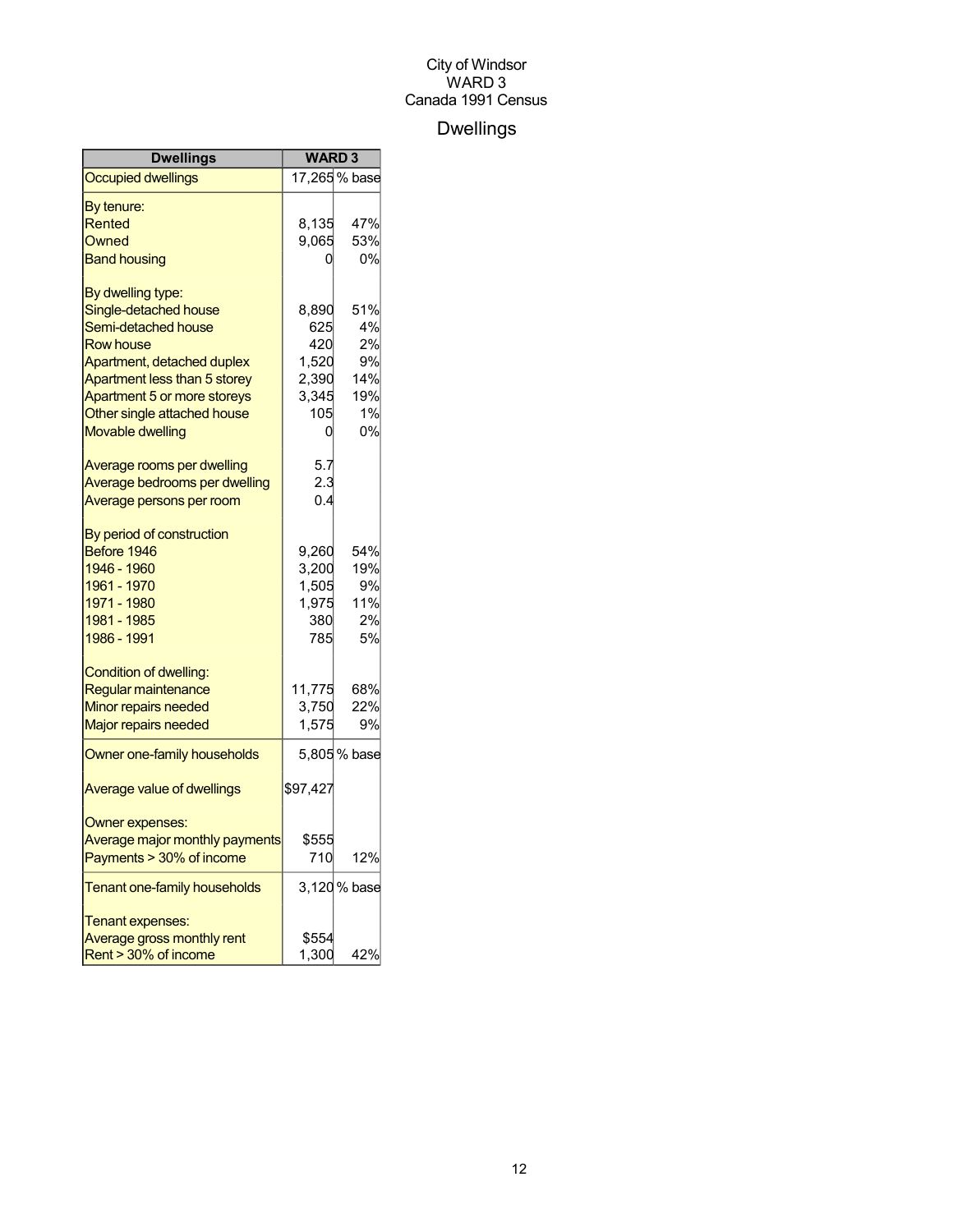## Language-Mothertongue

| Language - Mother tongue            | <b>WARD3</b> |               |
|-------------------------------------|--------------|---------------|
| <b>Total responses</b>              |              | 40,175 % base |
|                                     |              |               |
| <b>Total single responses</b>       | 38,025       | 95%           |
| <b>Total official languages</b>     | 29,230       | 73%           |
| <b>English</b>                      | 27,805       | 69%           |
| French                              | 1,425        | 4%            |
| <b>Total non-official languages</b> | 8,790        | 22%           |
| Arabic                              | 1,235        | 3%            |
| <b>Bulgarian</b>                    | 0            | 0%            |
| <b>Chinese</b>                      | 250          | 1%            |
| <b>Dutch</b>                        | 45           | 0%            |
| <b>Finnish</b>                      | 15           | 0%            |
| German                              | 510          | 1%            |
| Greek                               | 235          | 1%            |
| Hungarian                           | 425          | 1%            |
| Italian                             | 2,770        | 7%            |
| Polish                              | 715          | 2%            |
| Portuguese                          | 105          | 0%            |
| Punjabi                             | 15           | 0%            |
| <b>Russian</b>                      | 55           | 0%            |
| Spanish                             | 350          | 1%            |
| Tagalog (Pilipino)                  | 55           | 0%            |
| <b>Ukrainian</b>                    | 300          | 1%            |
| Vietnamese                          | 230          | 1%            |
| Major aboriginal languages          | 0            | 0%            |
| Languages other than above          | 1,445        | 4%            |
|                                     |              |               |
| <b>Total multiple responses</b>     | 2,150        | 5%            |
| <b>English and French</b>           | 495          | 1%            |
| English and non-official language   | 1,460        | 4%            |
| French and non-official language    | 75           | 0%            |
| English, French and other language  | 70           | 0%            |
| Non-official languages              | 115          | 0%            |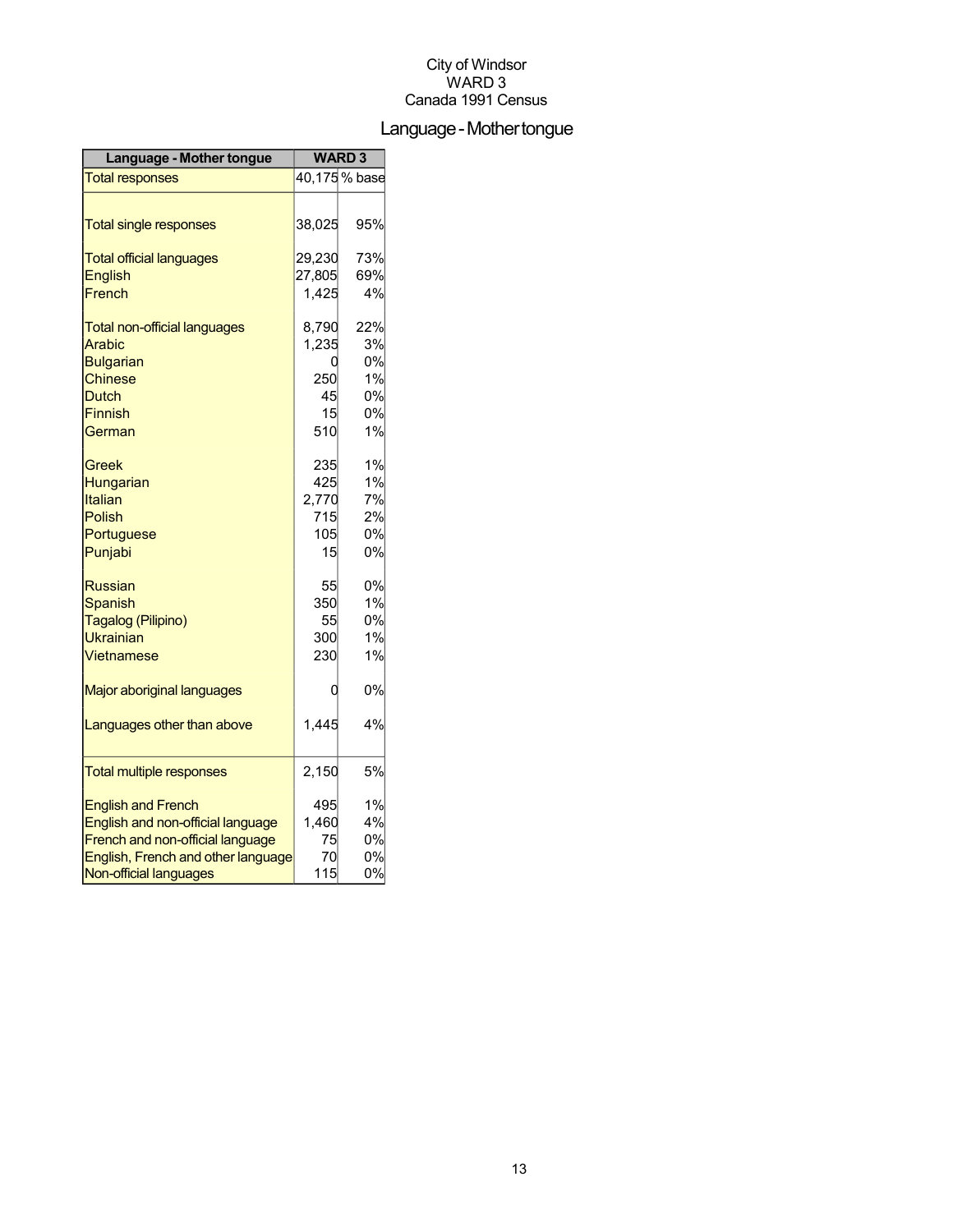## Language-Homelanguage

| Language - Home language            | <b>WARD3</b> |               |
|-------------------------------------|--------------|---------------|
| <b>Total responses</b>              |              | 39,625 % base |
| <b>Total single responses</b>       | 38,425       | 97%           |
| <b>Total official languages</b>     | 32,590       | 82%           |
| <b>English</b>                      | 32,110       | 81%           |
| French                              | 480          | 1%            |
| <b>Total non-official languages</b> | 5,780        | 15%           |
| Arabic                              | 1,040        | 3%            |
| Armenian                            |              | 0%            |
| <b>Chinese</b>                      | 320          | 1%            |
| <b>Creoles</b>                      |              | 0%            |
| Croatian                            | 40           | 0%            |
| <b>Dutch</b>                        | C            | 0%            |
| German                              | 120          | 0%            |
| Greek                               | 180          | 0%            |
| Gujarati                            |              | 0%            |
| Hungarian                           | 245          | 1%            |
| <b>Hindi</b>                        |              | 0%            |
| Italian                             | 1,750        | 4%            |
| Japanese                            | C            | 0%            |
| Khmer (Cambodian)                   | 60           | 0%            |
| Korean                              | 0            | 0%            |
| Portuguese                          | 15           | 0%            |
| Persian (Farsi)                     | 10           | 0%            |
| Polish                              | 610          | 2%            |
| Punjabi                             | 70           | 0%            |
| Romanian                            | 60           | 0%            |
| <b>Russian</b>                      |              | 0%            |
| <b>Spanish</b>                      | 310          | 1%            |
| Tagalog (Pilipino)                  | 60           | 0%            |
| Tamil                               | 0            | 0%            |
| <b>Ukrainian</b>                    | 140          | 0%            |
| Urdu                                | 50           | 0%            |
| <b>Vietnamese</b>                   | 220          | 1%            |
| Major aboriginal languages          |              | 0%            |
| Languages other than above          | 435          | 1%            |
| <b>Total multiple responses</b>     | 1,200        | 3%            |
|                                     |              |               |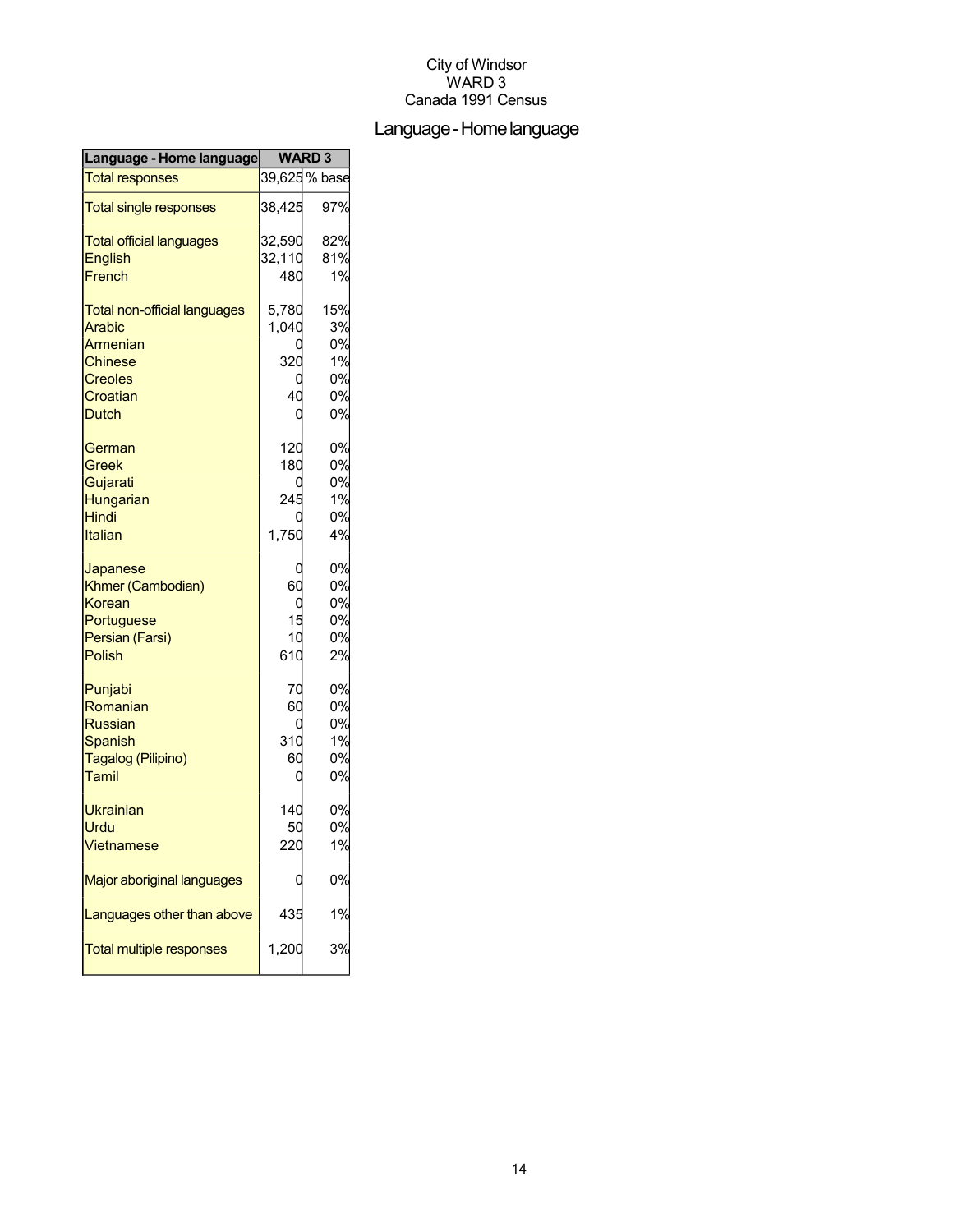## Language - Knowledge of

| Language - Knowledge of                                                                                                                        | <b>WARD3</b>                        |                                  |
|------------------------------------------------------------------------------------------------------------------------------------------------|-------------------------------------|----------------------------------|
| <b>Total population</b>                                                                                                                        |                                     | 40,155 % base                    |
| <b>Official languages:</b><br><b>English only</b><br><b>French only</b><br><b>Both English and French</b><br><b>Neither English nor French</b> | 35,330<br>80<br>3,145<br>1,085      | 88%<br>0%<br>8%<br>3%            |
| Non-official languages:<br>Armenian<br>Arabic<br><b>Chinese</b><br>Cree<br><b>Creoles</b><br>Croatian                                          | 20<br>1,725<br>465<br>0<br>10<br>90 | 0%<br>4%<br>1%<br>0%<br>0%<br>0% |
| <b>Dutch</b>                                                                                                                                   | 115                                 | 0%                               |
| <b>Finnish</b>                                                                                                                                 | 30                                  | 0%                               |
| German                                                                                                                                         | 950                                 | 2%                               |
| Greek                                                                                                                                          | 530                                 | 1%                               |
| Gujarati                                                                                                                                       | C                                   | 0%                               |
| <b>Hebrew</b>                                                                                                                                  | 30                                  | 0%                               |
| Hindi                                                                                                                                          | 45                                  | 0%                               |
| Hungarian                                                                                                                                      | 730                                 | 2%                               |
| <b>Italian</b>                                                                                                                                 | 3,900                               | 10%                              |
| Japanese                                                                                                                                       | 40                                  | 0%                               |
| Korean                                                                                                                                         | 10                                  | 0%                               |
| Persian (Farsi)                                                                                                                                | 20                                  | 0%                               |
| <b>Polish</b>                                                                                                                                  | 950                                 | 2%                               |
| Portuguese                                                                                                                                     | 200                                 | 0%                               |
| Punjabi                                                                                                                                        | 75                                  | 0%                               |
| Romanian                                                                                                                                       | 305                                 | 1%                               |
| <b>Russian</b>                                                                                                                                 | 220                                 | 1%                               |
| Spanish                                                                                                                                        | 620                                 | 2%                               |
| Tagalog (Pilipino)                                                                                                                             | 125                                 | 0%                               |
| Tamil                                                                                                                                          | ſ                                   | 0%                               |
| Ukrainian                                                                                                                                      | 440                                 | 1%                               |
| Urdu                                                                                                                                           | 55                                  | 0%                               |
| Vietnamese                                                                                                                                     | 360                                 | 1%                               |
| Yiddish                                                                                                                                        | 105                                 | 0%                               |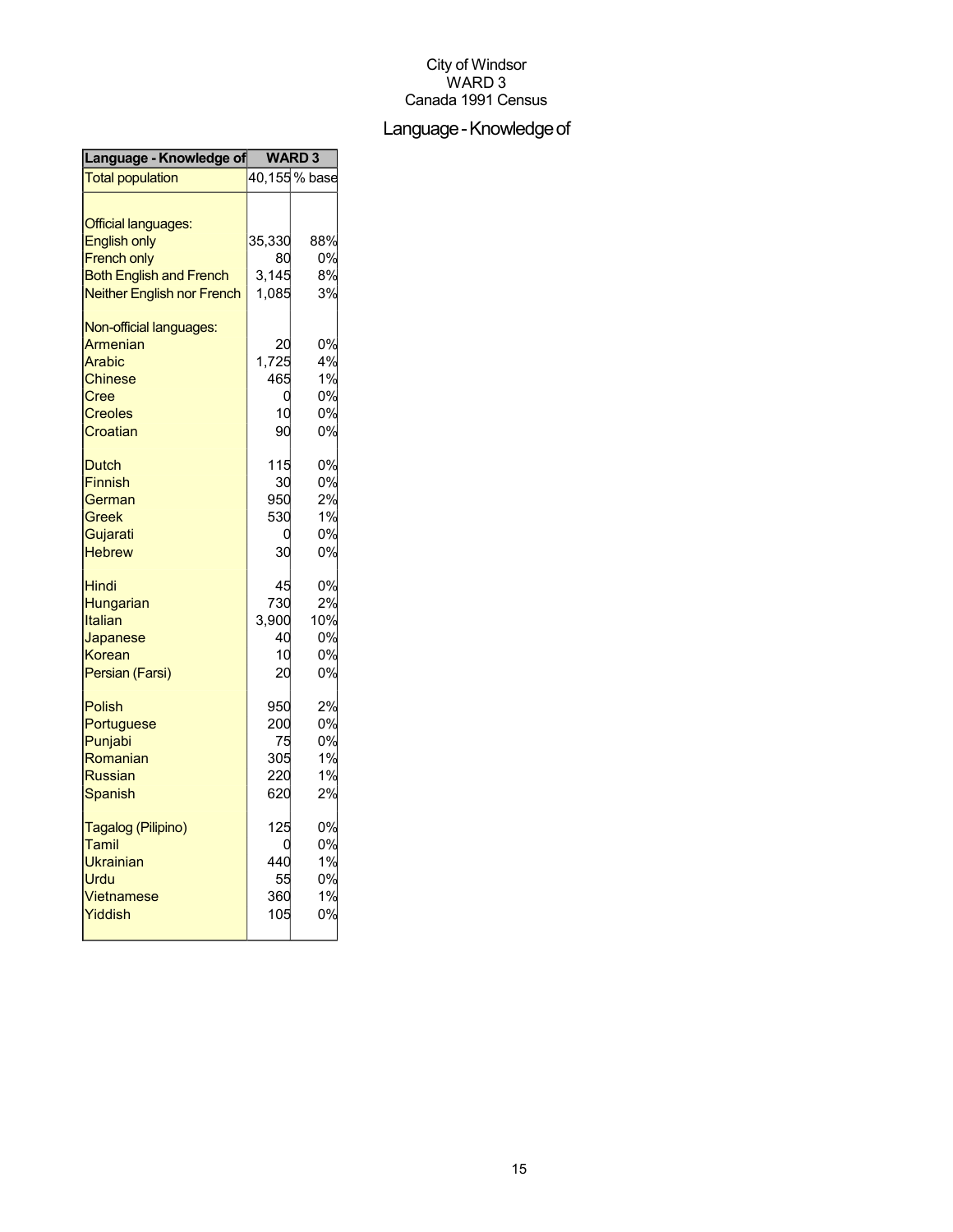## Religion

| <b>Religion</b>             | <b>WARD3</b> |               |
|-----------------------------|--------------|---------------|
| <b>Total population</b>     |              | 40,155 % base |
|                             |              |               |
| Catholic                    | 19,775       | 49%           |
| <b>Roman Catholic</b>       | 19,510       | 49%           |
| <b>Ukrainian Catholic</b>   | 240          | 1%            |
| Protestant                  | 12,460       | 31%           |
| <b>United Church</b>        | 2,635        | 7%            |
| Anglican                    | 3,250        | 8%            |
| <b>Baptist</b>              | 1,205        | 3%            |
| Presbyterian                | 790          | 2%            |
| Lutheran                    | 690          | 2%            |
| Pentecostal                 | 605          | 2%            |
| <b>Mennonite</b>            | 20           | 0%            |
| <b>Jehovah's Witnesses</b>  | 220          | 1%            |
| <b>Reformed Bodies</b>      | 50           | 0%            |
| <b>Salvation Army</b>       | 85           | 0%            |
| Latter-day Saints (Mormons) | 55           | 0%            |
| <b>Other Protestant</b>     | 2,590        | 6%            |
| <b>Other Religions</b>      | 3,770        | 9%            |
| <b>Eastern Orthodox</b>     | 1,690        | 4%            |
| <b>Jewish</b>               | 405          | 1%            |
| Islam                       | 1,310        | 3%            |
| <b>Buddhist</b>             | 215          | 1%            |
| <b>Hindu</b>                | 60           | 0%            |
| <b>Sikh</b>                 | 40           | 0%            |
| Other                       | 80           | 0%            |
| No religious affiliation    | 3,625        | 9%            |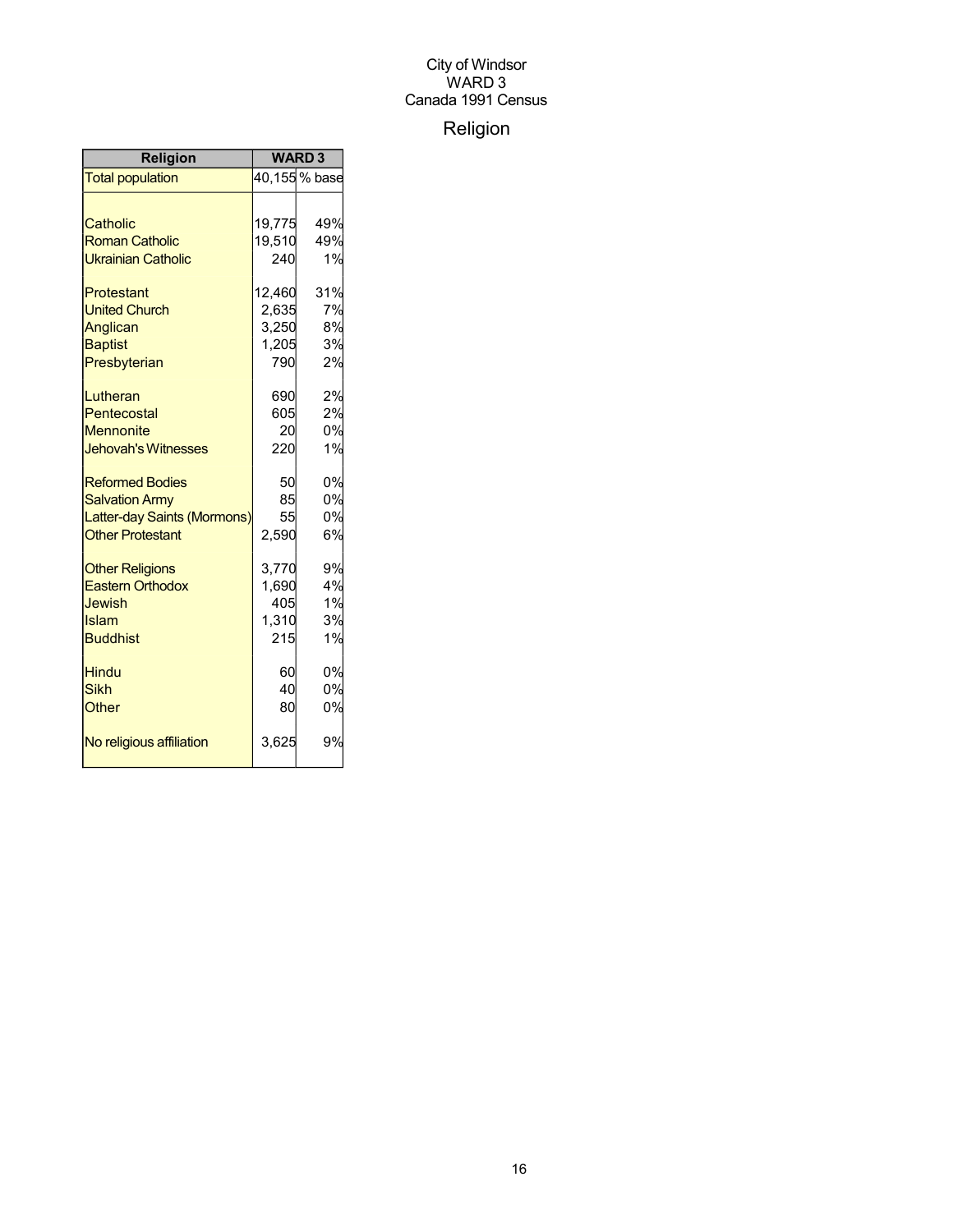## EthnicOrigin

| <b>Ethnic Origin</b>          | <b>WARD3</b> |               |
|-------------------------------|--------------|---------------|
| <b>Total population</b>       |              | 40,155 % base |
|                               |              |               |
| <b>Total single origins</b>   | 26,285       | 65%           |
| <b>Aboriginal origins</b>     | 50           | 0%            |
| <b>Black origins</b>          | 685          | 2%            |
| <b>British</b>                | 7,885        | 20%           |
| English                       | 5,655        | 14%           |
| Scottish                      | 1,170        | 3%            |
| Irish                         | 935          | 2%            |
| <b>Other British</b>          | 60           | 0%            |
| Canadian                      | 355          | 1%            |
| Chinese                       | 445          | 1%            |
| Croatian                      | 85           | 0%            |
| Danish                        | 30           | 0%            |
| Dutch (Netherlands)           | 215          | 1%            |
| East Indian, n.i.e.           | 85           | 0%            |
| Filipino                      | 165          | 0%            |
| <b>Finnish</b>                | 50           | 0%            |
| French                        | 3,320        | 8%            |
| German                        | 1,045        | 3%            |
| Greek                         | 485          | 1%            |
| Hungarian (Magyar)            | 655          | 2%            |
| Italian                       | 4,165        | 10%           |
| Japanese                      | 15           | 0%            |
| Jewish                        | 225          | 1%            |
| Korean                        | 10           | 0%            |
| Lebanese                      | 1,250        | 3%            |
| Norwegian                     | 20           | 0%            |
| <b>Polish</b>                 | 1,050        | 3%            |
| Portuguese                    | 120          | 0%            |
| <b>Spanish</b>                | 140          | 0%            |
| Swedish                       | 10           | 0%            |
| Ukrainian                     | 730          | 2%            |
| Vietnamese                    | 245          | 1%            |
| Yugoslav, n.i.e.              | 300          | 1%            |
| Other single origins          | 2,265        | 6%            |
| Total multiple origins 13,330 |              | 33%           |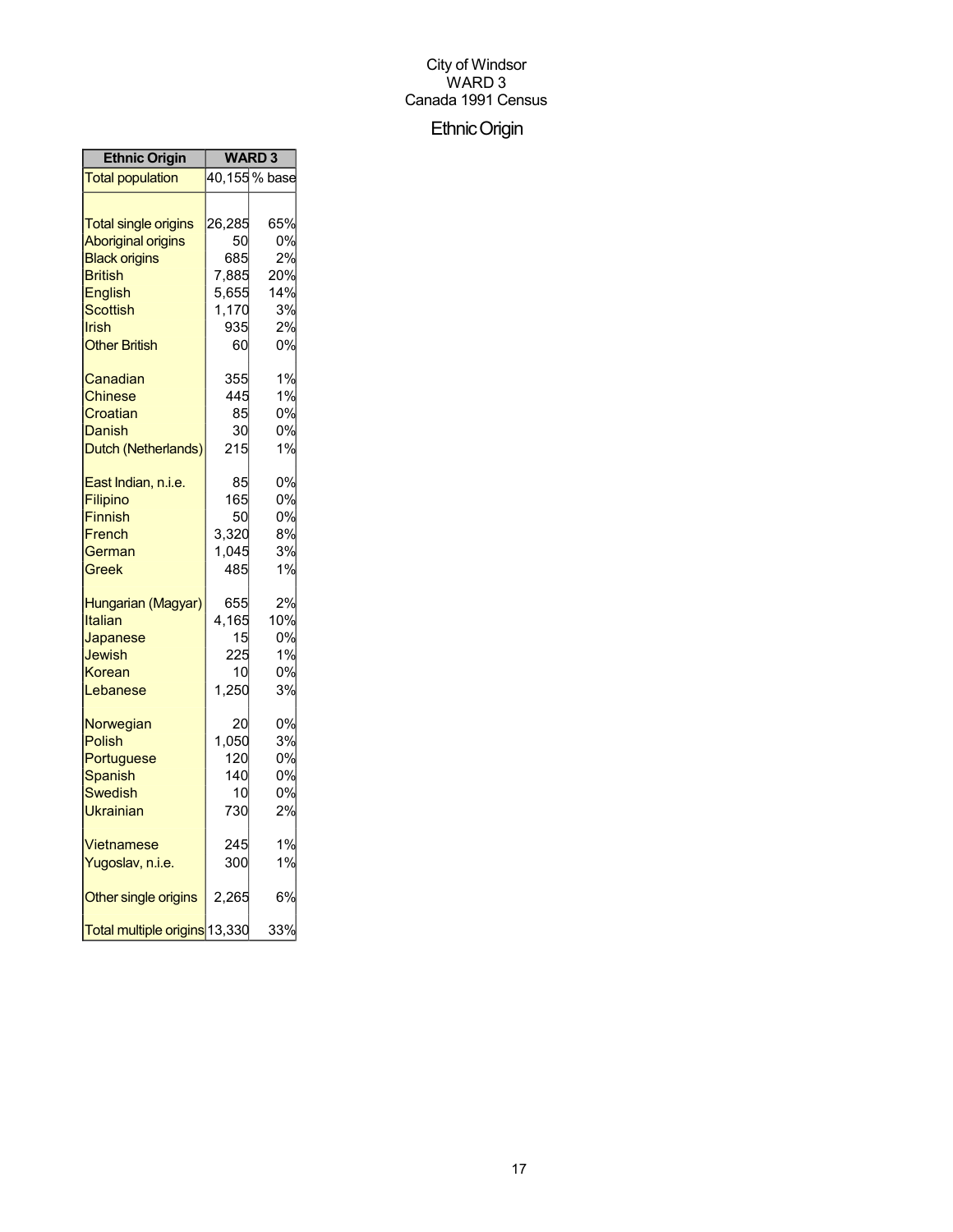## Citizenship and Immigration

| Citizenship and Immigration              | <b>WARD3</b> |               |
|------------------------------------------|--------------|---------------|
| <b>Total population</b>                  |              | 40,155 % base |
|                                          |              |               |
| <b>Canadian citizens</b>                 | 35,870       | 89%           |
| <b>Citizens other than Canadian</b>      | 3,720        | 9%            |
|                                          |              |               |
| Immigration:<br>Non-immigrant population | 28,150       | 70%           |
| Born in province of residence            | 25,395       | 63%           |
|                                          |              |               |
| Immigrant population                     | 10,900       | 27%           |
| <b>United States of America</b>          | 940          | 2%            |
| <b>Central and South America</b>         | 380          | 1%            |
| <b>Caribbean and Bermuda</b>             | 205          | 1%            |
| <b>United Kingdom</b>                    | 1,200        | 3%            |
| <b>Other Europe</b>                      | 5,995        | 15%           |
| Africa                                   | 75           | 0%            |
| India                                    | 60           | 0%            |
| <b>Other Asia</b>                        | 1,975        | 5%            |
| Oceania & Other                          | 85           | 0%            |
| Non-permanent residents                  | 670          | 2%            |
| <b>Total immigrant population</b>        |              | 10,830 % base |
| Period of immigration:                   |              |               |
| Before 1961                              | 3,975        | 37%           |
| 1961-1970                                | 2,305        | 21%           |
| 1971-1980                                | 1,675        | 15%           |
| 1981-1991                                | 2,795        | 26%           |
| 1981-1987                                | 1,315        | 12%           |
| 1988-1991                                | 1,480        | 14%           |
| Age at immigration:                      |              |               |
| $0 - 4$ years                            | 1,215        | 11%           |
| $5 - 19$ years                           | 2,800        | 26%           |
| 20 years and over                        | 6,740        | 62%           |
|                                          |              |               |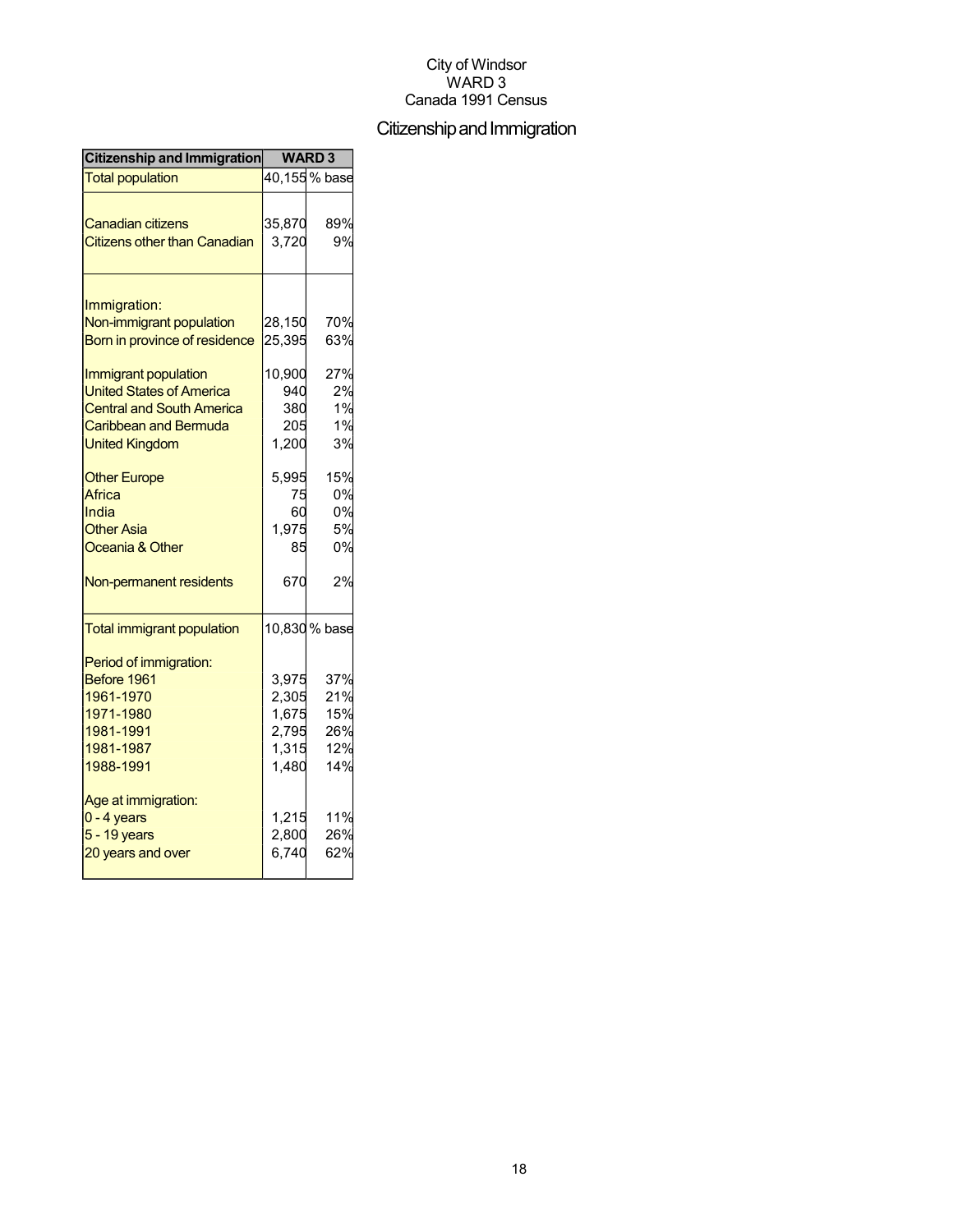## Mobility

| <b>Mobility</b>                                                                                                               | <b>WARD3</b>                                       |                                     |
|-------------------------------------------------------------------------------------------------------------------------------|----------------------------------------------------|-------------------------------------|
| One-year mobility status:                                                                                                     |                                                    |                                     |
| Population 1 year and over                                                                                                    |                                                    | 38,960 % base                       |
| Non-movers                                                                                                                    | 31,940                                             | 82%                                 |
| <b>Movers</b><br><b>Intraprovincial movers</b><br><b>Interprovincial migrants</b><br><b>External migrants</b>                 | 7,000<br>5,965<br>165<br>830                       | 18%<br>15%<br>0%<br>2%              |
| Five-year mobility status:                                                                                                    |                                                    |                                     |
| Population 5 years and over 36,830 % base                                                                                     |                                                    |                                     |
| Non-movers                                                                                                                    | 19,785                                             | 54%                                 |
| <b>Movers</b><br>Non-migrants<br><b>Migrants</b><br>Internal migrants<br>Intraprovincial migrants<br>Interprovincial migrants | 17,035<br>11,700<br>5,335<br>3,115<br>2,485<br>635 | 46%<br>32%<br>14%<br>8%<br>7%<br>2% |
| <b>External migrants</b>                                                                                                      | 2,235                                              | 6%                                  |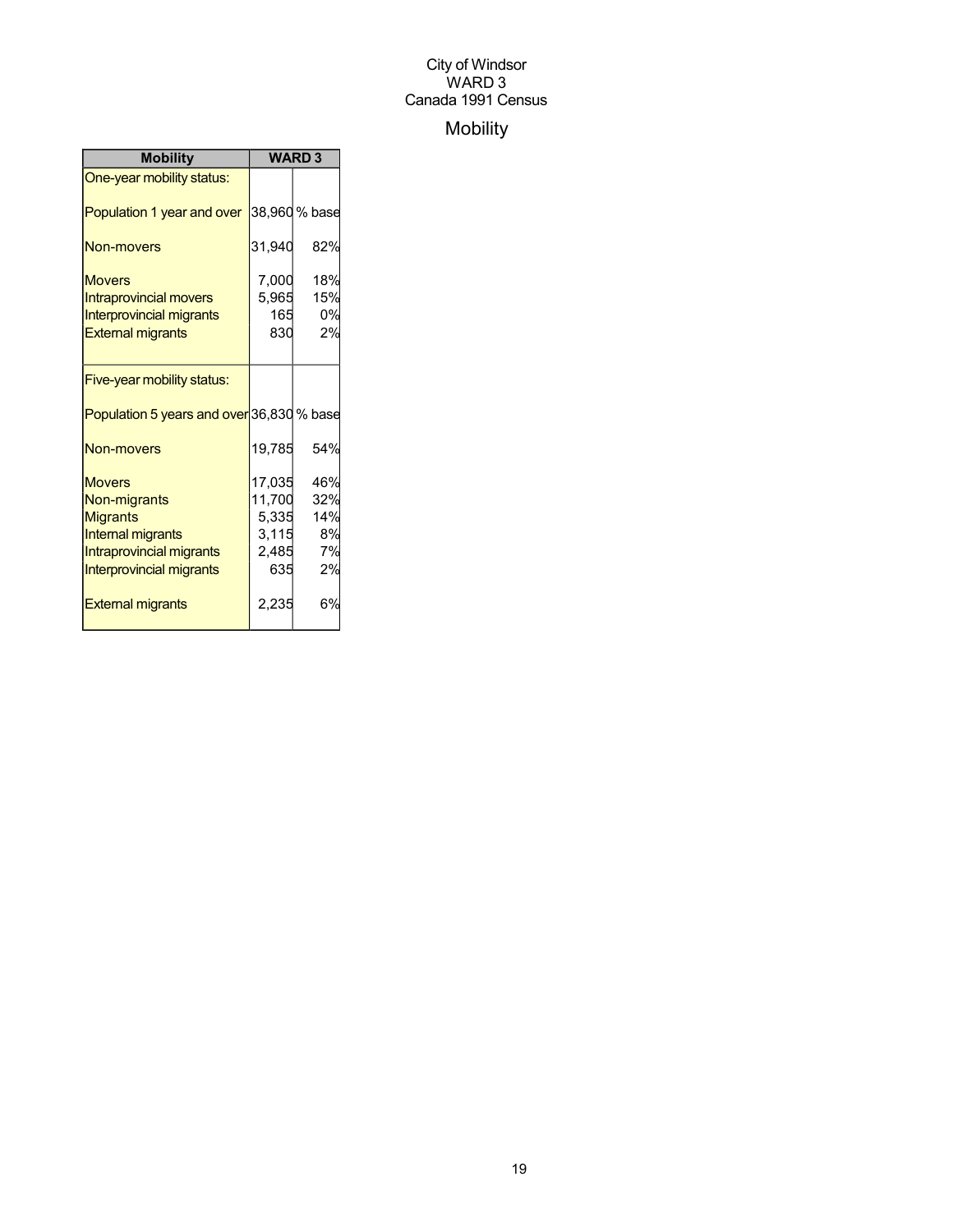## School attendance and Education level

| <b>School attendance and Education level</b>          |        | <b>WARD3</b>              |
|-------------------------------------------------------|--------|---------------------------|
| Population 15 to 24 years                             |        | $\overline{5,690}$ % base |
| By school attendance:                                 |        |                           |
| Not attending school                                  | 2,290  | 40%                       |
| <b>Attending school full time</b>                     | 3,010  | 53%                       |
| Attending school part time                            | 360    | 6%                        |
| Population over 15 years                              |        | 32,410 % base             |
| By highest level of schooling:                        |        |                           |
| Less than grade 9                                     | 5,420  | 17%                       |
| Grades 9 to 13                                        | 12,910 | 40%                       |
| No secondary certificate                              | 8,295  | 26%                       |
| With secondary certificate                            | 4,615  | 14%                       |
| Trades certificate or diploma                         | 850    | 3%                        |
| Other non-university                                  | 6,710  | 21%                       |
| <b>Without certificate</b>                            | 2,510  | 8%                        |
| <b>With certificate</b>                               | 4,200  | 13%                       |
| University - without degree                           | 3,075  | 9%                        |
| <b>Without certificate</b>                            | 1,860  | 6%                        |
| <b>With certificate</b>                               | 1,190  | 4%                        |
| University - with degree                              | 3,295  | 10%                       |
| Total with postsecondary qualifications               |        | 9,560 % base              |
| Educational, recreational and counselling services    | 745    | 8%                        |
| Fine and applied arts                                 | 695    | 7%                        |
| <b>Humanities and related</b>                         | 660    | 7%                        |
| Social sciences and related                           | 945    | 10%                       |
| Commerce, management and business administration      | 1,915  | 20%                       |
| Agricultural and biological sciences and technologies | 345    | 4%                        |
| <b>Engineering &amp; applied sciences</b>             | 340    | 4%                        |
| Engineering & applied science technologies and trades | 2,200  | 23%                       |
| Health professions, sciences and technologies         | 1,205  | 13%                       |
| <b>Mathematics and physical sciences</b>              | 210    | 2%                        |
| None and all other                                    | 0      | 0%                        |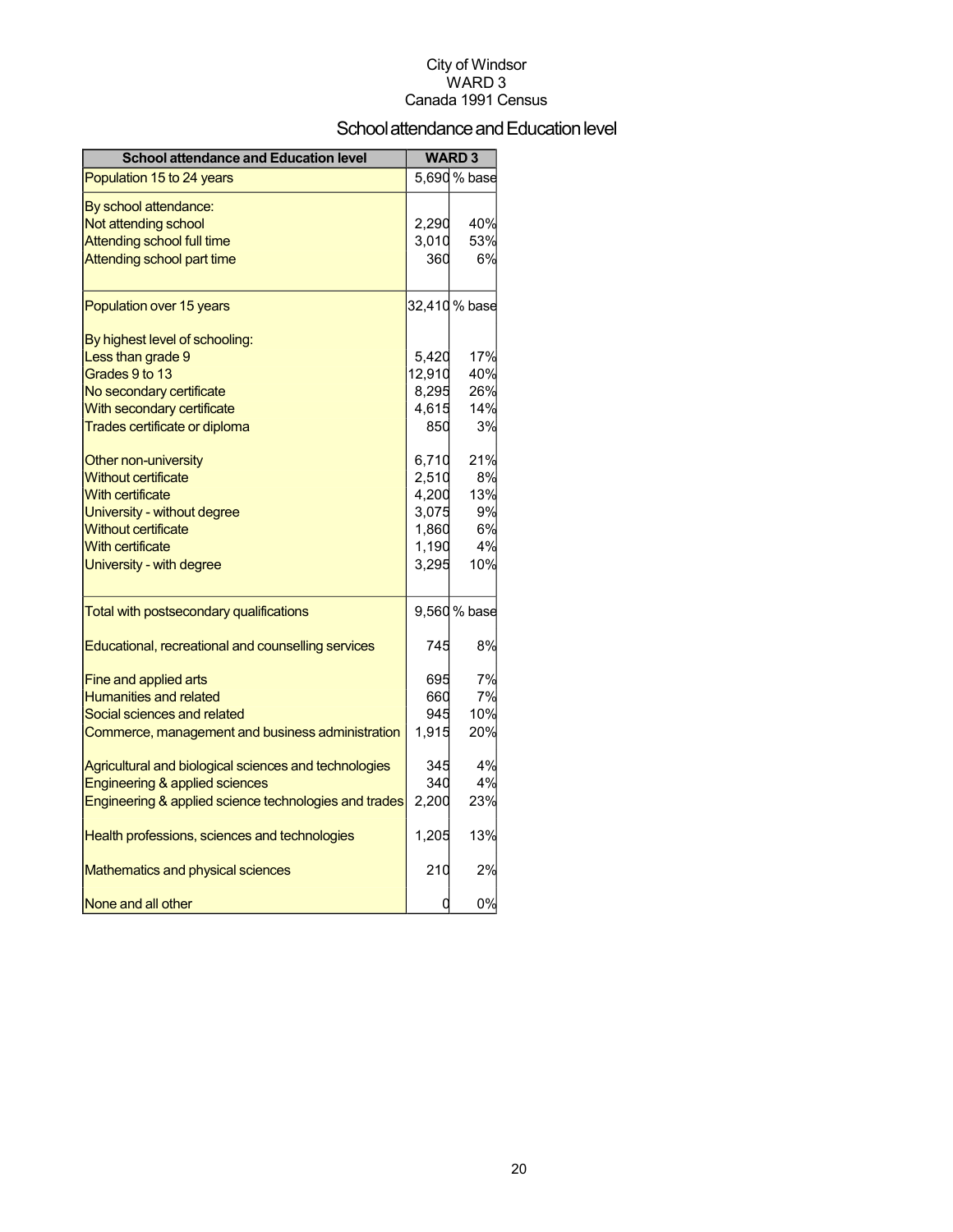## Post-secondary Education by sex

| <b>Post-secondary Education by sex</b>                      |       | <b>WARD3</b> |
|-------------------------------------------------------------|-------|--------------|
| Males with postsecondary qualifications                     |       | 5,005 % base |
| Educational, recreational and counselling services          | 185   | 4%           |
| Fine and applied arts                                       | 205   | 4%           |
| <b>Humanities and related</b>                               | 325   | 6%           |
| Social sciences and related                                 | 510   | 10%          |
| Commerce, management and business administration            | 800   | 16%          |
| Agricultural and biological sciences and technologies       | 170   | 3%           |
| <b>Engineering &amp; applied sciences</b>                   | 320   | 6%           |
| Engineering & applied science technologies and trades 1,985 |       | 40%          |
| Health professions, sciences and technologies               | 250   | 5%           |
| Mathematics and physical sciences                           | 120   | 2%           |
| None and all other                                          | U     | 0%           |
| Females with postsecondary qualifications                   |       | 4,555% base  |
| Educational, recreational and counselling services          | 560   | 12%          |
| <b>Fine and applied arts</b>                                | 490   | 11%          |
| <b>Humanities and related</b>                               | 335   | 7%           |
| Social sciences and related                                 | 435   | 10%          |
| Commerce, management and business administration            | 1,115 | 24%          |
| Agricultural and biological sciences and technologies       | 175   | 4%           |
| Engineering & applied sciences                              | 20    | 0%           |
| Engineering & applied science technologies and trades       | 215   | 5%           |
| Health professions, sciences and technologies               | 955   | 21%          |
| Mathematics and physical sciences                           | 90    | 2%           |
| None and all other                                          | ŋ     | 0%           |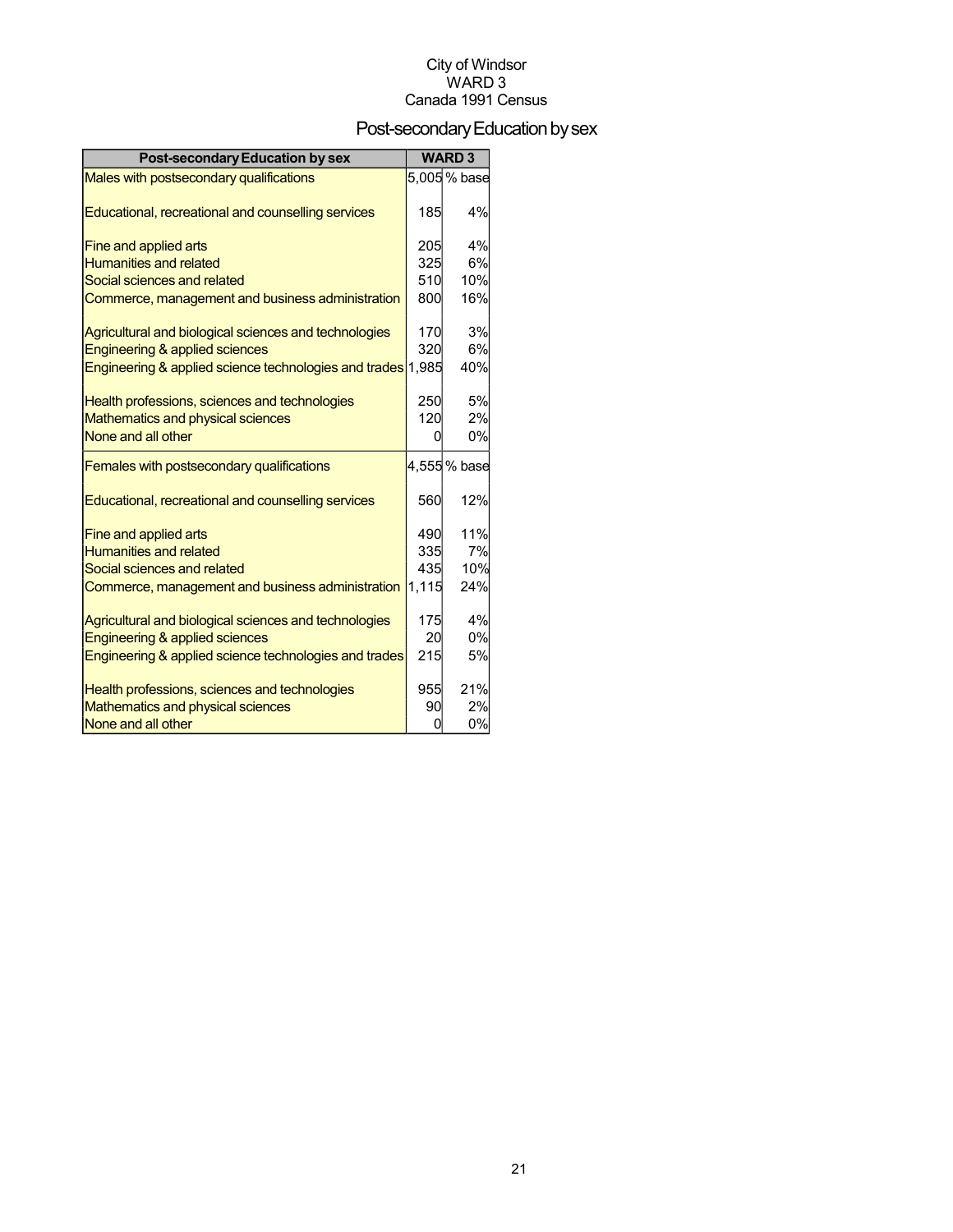#### Labour Force

| <b>Labour Force</b>                                | <b>WARD3</b> |              |  |
|----------------------------------------------------|--------------|--------------|--|
| Total 15 years and over 32,450 % base              |              |              |  |
| In labour force                                    | 19,230       | 59%          |  |
| Employed                                           | 16,520       | 51%          |  |
| <b>Unemployed</b>                                  | 2,730        | 8%           |  |
| Not in the labour force                            | 13,220       | 41%          |  |
| Unemployment rate                                  | 14%          |              |  |
| <b>Participation rate</b>                          | 59%          |              |  |
| Total 15-24 years                                  |              | 5,775 % base |  |
| In labour force                                    | 3,760        | 65%          |  |
| Employed                                           | 3,085        | 53%          |  |
| <b>Unemployed</b>                                  | 695          | 12%          |  |
| Not in the labour force                            | 1,925        | 33%          |  |
| Unemployment rate                                  | 18%          |              |  |
| <b>Participation rate</b>                          | 65%          |              |  |
| <mark>Total 25 years and over</mark> 26,705 % base |              |              |  |
| In labour force                                    | 15,430       | 58%          |  |
| Employed                                           | 13,375       | 50%          |  |
| <b>Unemployed</b>                                  | 2,055        | 8%           |  |
| Not in the labour force                            | 11,295       | 42%          |  |
| Unemployment rate                                  | 13%          |              |  |
| <b>Participation rate</b>                          | 58%          |              |  |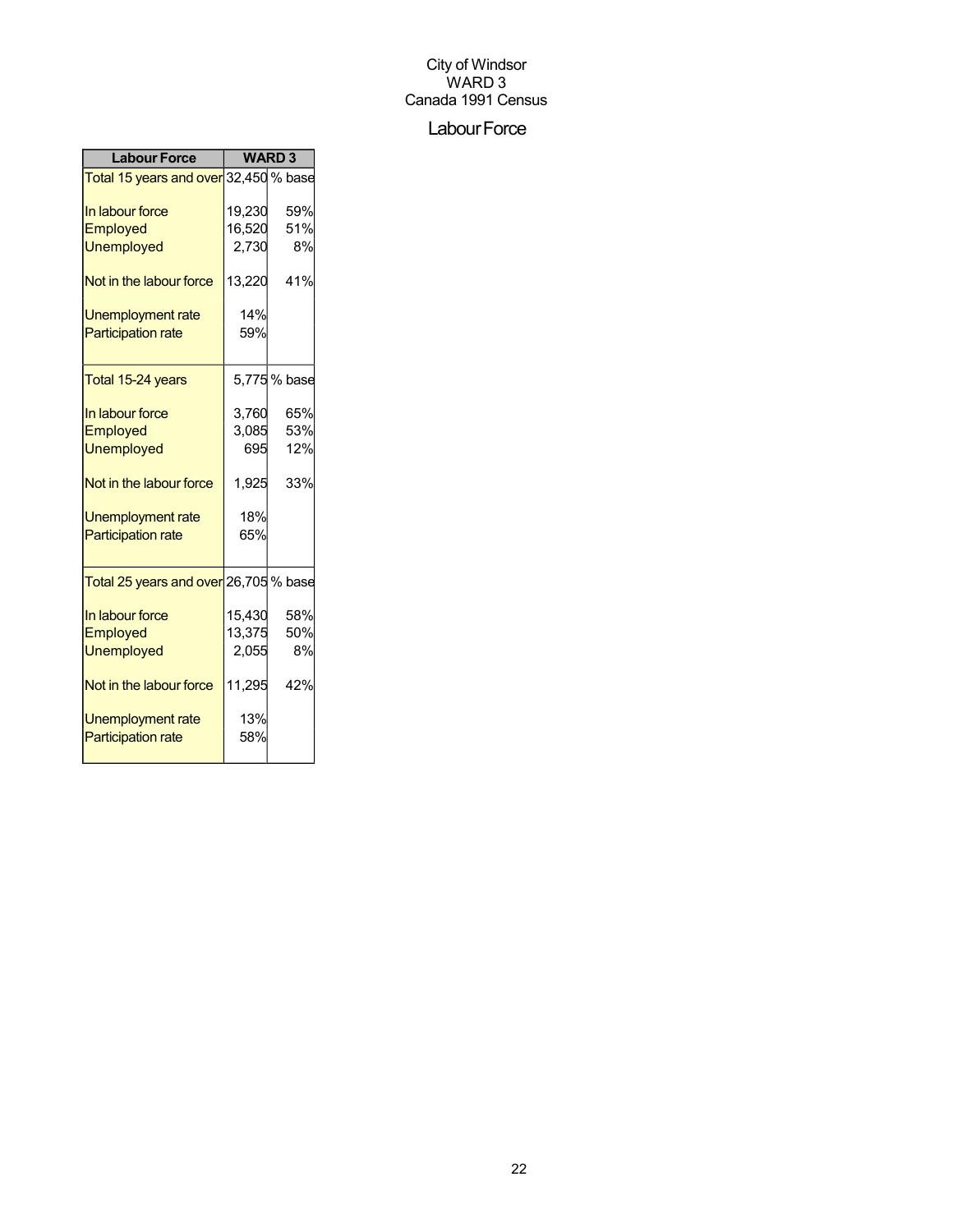#### Labour Force - Males

| <b>Labour Force - Males</b>                           | <b>WARD3</b> |              |
|-------------------------------------------------------|--------------|--------------|
| Males 15 years and over 15,280 % base                 |              |              |
| In labour force                                       | 10,645       | 70%          |
| Employed                                              | 8,980        | 59%          |
| <b>Unemployed</b>                                     | 1,650        | 11%          |
| Not in the labour force                               | 4,655        | 30%          |
| Unemployment rate                                     | 16%          |              |
| <b>Participation rate</b>                             | 70%          |              |
| Males 15-24 years                                     |              | 2,825 % base |
| In labour force                                       | 2,000        | 71%          |
| Employed                                              | 1,600        | 57%          |
| <b>Unemployed</b>                                     | 400          | 14%          |
| Not in the labour force                               | 795          | 28%          |
| <b>Unemployment rate</b>                              | 20%          |              |
| <b>Participation rate</b>                             | 71%          |              |
| Males 25 years and over 12,480 % base                 |              |              |
| In labour force                                       | 8,565        | 69%          |
| Employed                                              | 7,350        | 59%          |
| <b>Unemployed</b>                                     | 1,255        | 10%          |
| Not in the labour force                               | 3,850        | 31%          |
| <b>Unemployment rate</b><br><b>Participation rate</b> | 15%<br>69%   |              |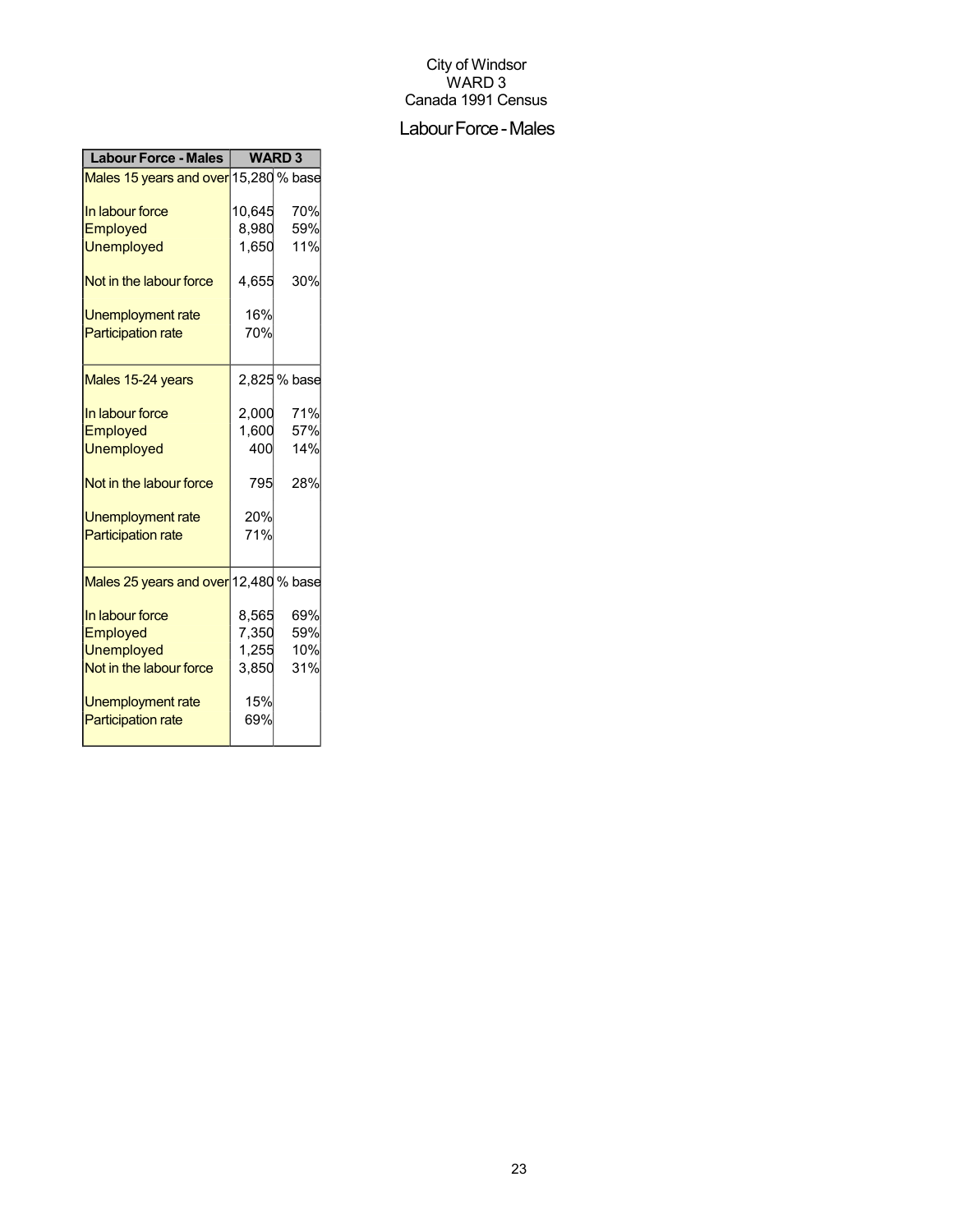#### Labour Force - Females

| <b>Labour Force - Females</b>           | <b>WARD3</b> |              |
|-----------------------------------------|--------------|--------------|
| Females 15 years and over 17,180 % base |              |              |
| In labour force                         | 8,585        | 50%          |
| <b>Employed</b>                         | 7,520        | 44%          |
| <b>Unemployed</b>                       | 1,065        | 6%           |
| Not in the labour force                 | 8,580        | 50%          |
| <b>Unemployment rate</b>                | 12%          |              |
| <b>Participation rate</b>               | 50%          |              |
| Females 15-24 years                     |              | 2,890 % base |
| In labour force                         | 1,760        | 61%          |
| Employed                                | 1,485        | 51%          |
| <b>Unemployed</b>                       | 315          | 11%          |
| Not in the labour force                 | 1,125        | 39%          |
| Unemployment rate                       | 18%          |              |
| <b>Participation rate</b>               | 61%          |              |
| Females 25 years and over 14,270 % base |              |              |
| In labour force                         | 6,855        | 48%          |
| Employed                                | 6,030        | 42%          |
| <b>Unemployed</b>                       | 775          | 5%           |
| Not in the labour force                 | 7,450        | 52%          |
| Unemployment rate                       | 11%          |              |
| <b>Participation rate</b>               | 48%          |              |
|                                         |              |              |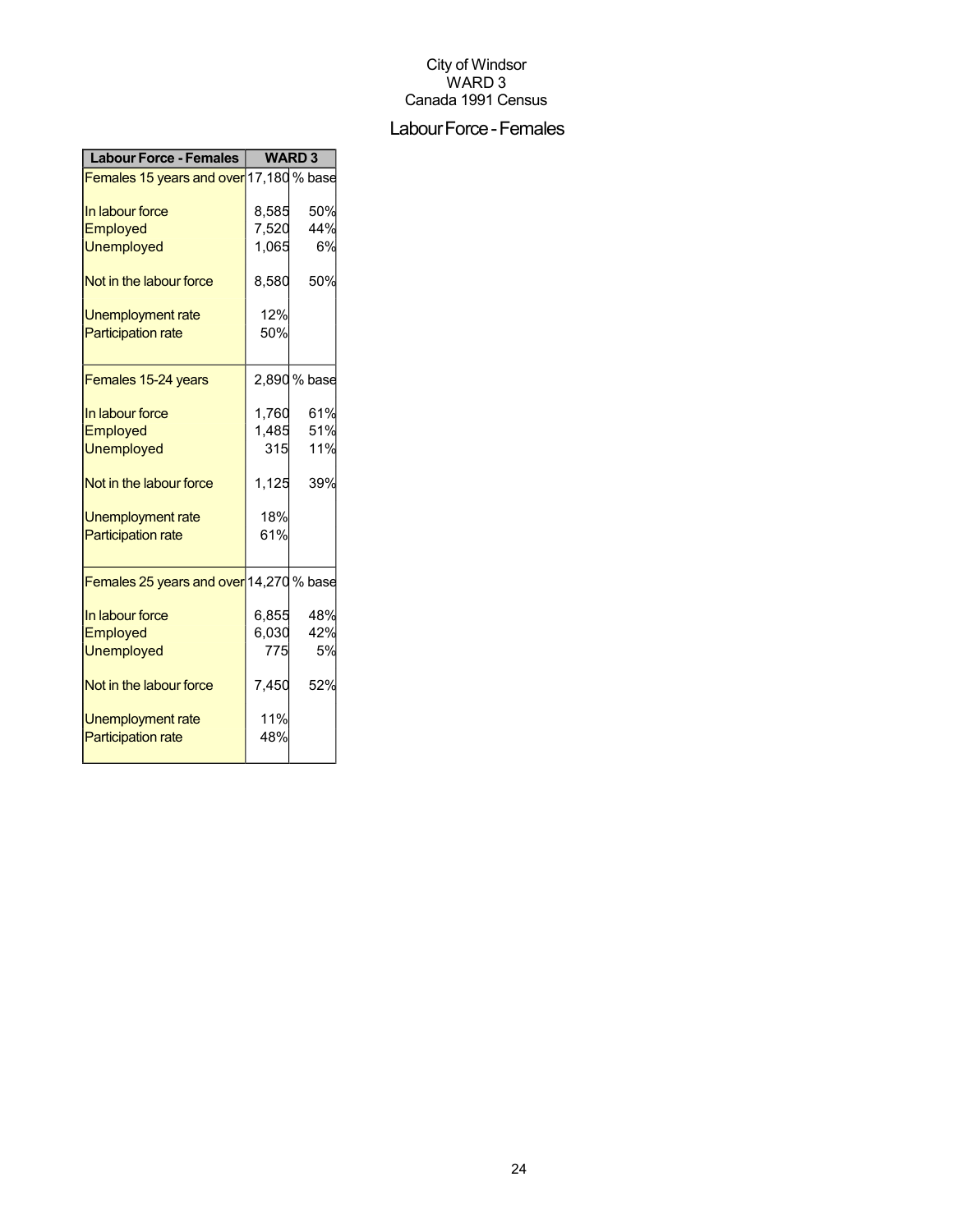## Labour Force - Females with Children

| <b>Labour Force - Females with Children</b>                    |       | <b>WARD3</b>  |
|----------------------------------------------------------------|-------|---------------|
| Females, 15 years and older, no children at home               |       | 10,755 % base |
| In the labour force                                            | 4,870 | 45%           |
| Employed                                                       | 4,370 | 41%           |
| <b>Unemployed</b>                                              | 495   | 5%            |
| Not in the labour force                                        | 5,895 | 55%           |
| Unemployment rate                                              | 10%   |               |
| <b>Participation rate</b>                                      | 45%   |               |
| Females 15 years and older with children at home               |       | 6,275 % base  |
|                                                                |       |               |
| In the labour force                                            | 3,700 | 59%           |
| Employed                                                       | 3,110 | 50%           |
| <b>Unemployed</b>                                              | 600   | 10%           |
| Not in the labour force                                        | 2,610 | 42%           |
| Unemployment rate                                              | 16%   |               |
| <b>Participation rate</b>                                      | 59%   |               |
| Females with children under 6 years only                       |       | 1,430 % base  |
| In the labour force                                            | 815   | 57%           |
| Employed                                                       | 720   | 50%           |
| <b>Unemployed</b>                                              | 165   | 12%           |
| Not in the labour force                                        | 625   | 44%           |
| Unemployment rate                                              | 20%   |               |
| <b>Participation rate</b>                                      | 57%   |               |
|                                                                |       |               |
| Females with children under 6 and children six years and older |       | 850 % base    |
| In the labour force                                            | 480   | 56%           |
| Employed                                                       | 440   | 52%           |
| <b>Unemployed</b>                                              | 95    | 11%           |
| Not in the labour force                                        | 330   | 39%           |
| Unemployment rate                                              | 20%   |               |
| <b>Participation rate</b>                                      | 56%   |               |
| Females with children over 6 years only                        |       | 3,965 % base  |
| In the labour force                                            | 2,325 | 59%           |
| Employed                                                       | 2,070 | 52%           |
| <b>Unemployed</b>                                              | 300   | 8%            |
| Not in the labour force                                        | 1,620 | 41%           |
| Unemployment rate                                              | 13%   |               |
| <b>Participation rate</b>                                      | 59%   |               |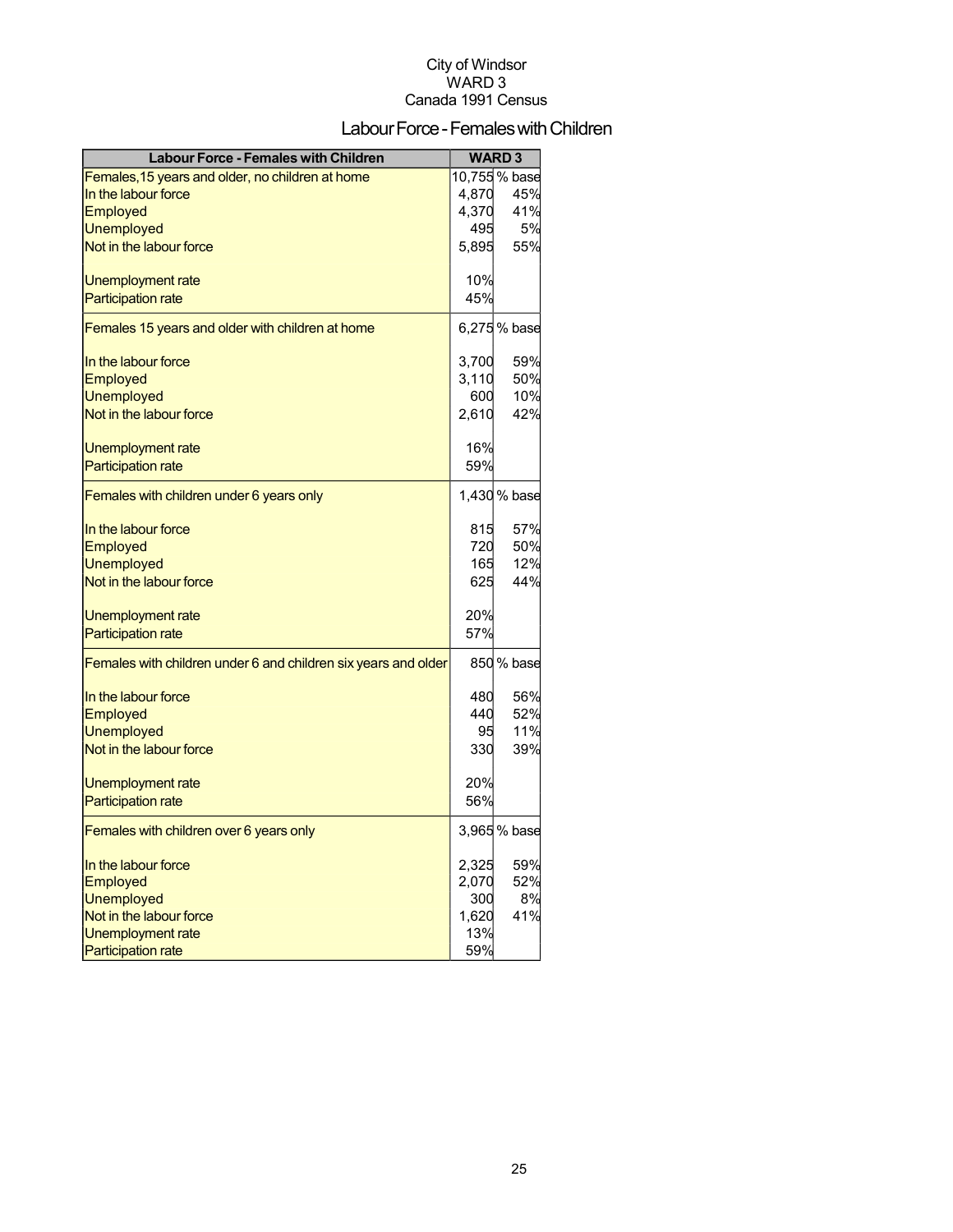## Fertility

| <b>Fertility</b>                                                           |       | <b>WARD3</b> |
|----------------------------------------------------------------------------|-------|--------------|
| Ever-married women 15 years and older, by children ever born 12,965 % base |       |              |
|                                                                            |       |              |
| No child                                                                   | 2,390 | 18%          |
| 1 child                                                                    | 2,190 | 17%          |
| 2 children                                                                 | 3,440 | 27%          |
| 3 children                                                                 | 2,495 | 19%          |
| 4 or more children                                                         | 2,495 | 19%          |
| Children ever-born per 1000                                                | 2,250 |              |
| Ever-married women 15-44 years                                             | 5,725 |              |
| Children ever-born per 1000                                                | 1,504 |              |
| Single women 15 years and over                                             | 4,170 |              |
| Children ever-born per 1000                                                | 265   |              |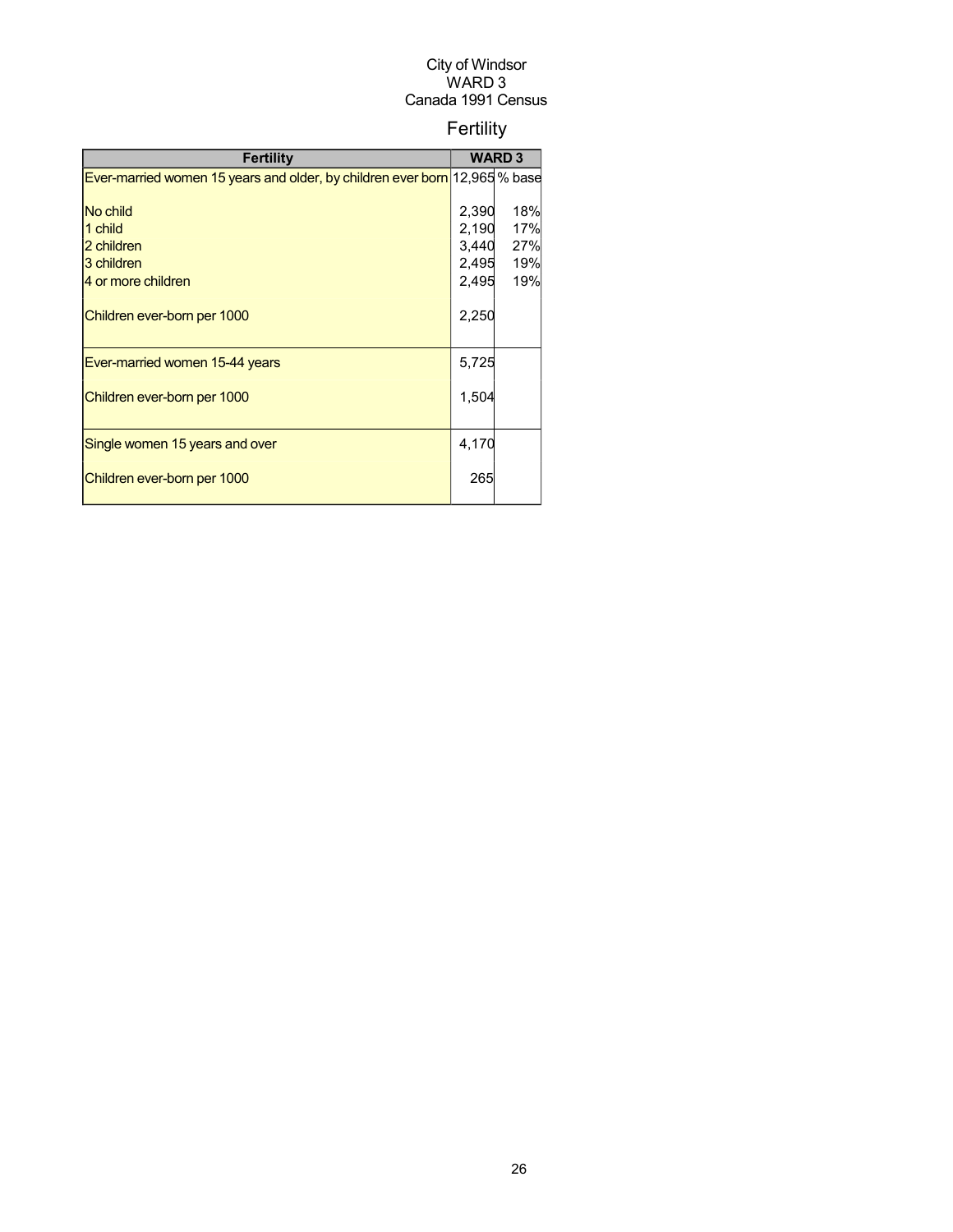## Industry

| <b>Industry</b>                                     |        | <b>WARD 3</b> |  |
|-----------------------------------------------------|--------|---------------|--|
| Total labour force 15 years and older 19,185 % base |        |               |  |
| <b>Total for all industries</b>                     | 18,585 | 97%           |  |
| <b>Agriculture and related</b>                      | 120    | 1%            |  |
| <b>Fishing and trapping</b>                         |        | 0%            |  |
| Logging and forestry                                | 20     | 0%            |  |
| Mining, quarrying & oil wells                       | 40     | 0%            |  |
| Manufacturing                                       | 4,565  | 24%           |  |
| Construction                                        | 1,020  | 5%            |  |
| <b>Transportation and storage</b>                   | 380    | 2%            |  |
| <b>Communication and utilities</b>                  | 415    | 2%            |  |
| <b>Wholesale trade</b>                              | 605    | 3%            |  |
| <b>Retail trade</b>                                 | 2,315  | 12%           |  |
| <b>Finance and insurance</b>                        | 495    | 3%            |  |
| Real estate and insurance agents                    | 240    | 1%            |  |
| <b>Business service</b>                             | 935    | 5%            |  |
| <b>Government service</b>                           | 945    | 5%            |  |
| <b>Educational service</b>                          | 1,190  | 6%            |  |
| <b>Health and social service</b>                    | 1,910  | 10%           |  |
| Accommodation & food service                        | 1,670  | 9%            |  |
| Other service industries                            | 1,415  | 7%            |  |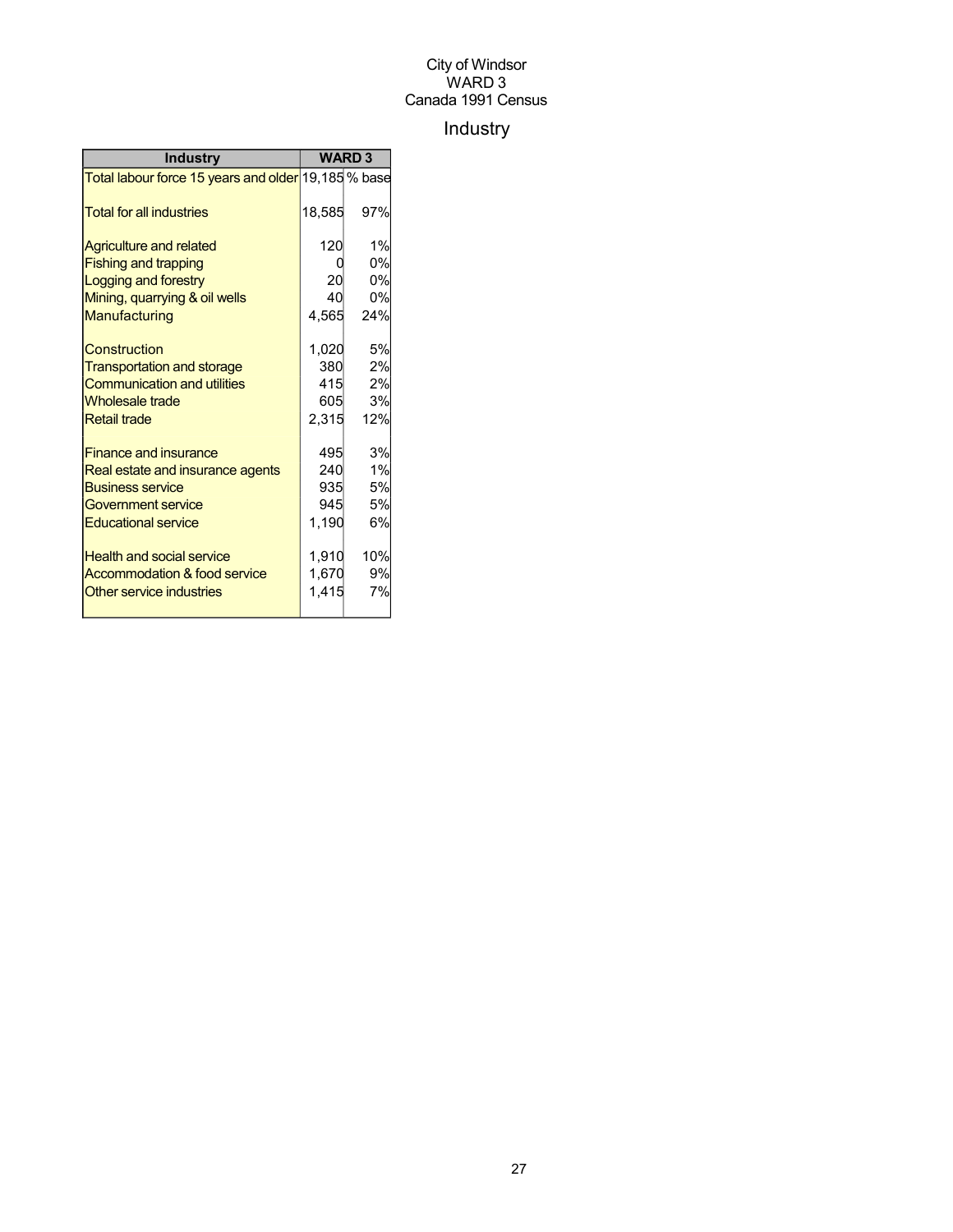## **Occupation**

| <b>Occupation</b>                                                          |       | <b>WARD3</b>  |
|----------------------------------------------------------------------------|-------|---------------|
| <b>Total for all occupations</b>                                           |       | 18,550 % base |
|                                                                            | 1,575 | 8%            |
| <b>Managerial and administrative</b>                                       | 650   | 4%            |
| Natural sciences, engineering and mathematics<br>Social sciences & related | 560   | 3%            |
|                                                                            |       | 0%            |
| Religion                                                                   | 40    |               |
| <b>Teaching and related</b>                                                | 640   | 3%            |
| Medicine and health                                                        | 935   | 5%            |
| Art, literary, recreational                                                | 260   | 1%            |
| <b>Clerical and related</b>                                                | 2,975 | 16%           |
| <b>Sales</b>                                                               | 1,295 | 7%            |
| Service                                                                    | 2,980 | 16%           |
|                                                                            |       |               |
| Farming, horticultural and animal husbandry                                | 185   | 1%            |
| Fishing, trapping and related                                              |       | 0%            |
| <b>Forestry and logging</b>                                                | 10    | 0%            |
| Mining, quarrying, oil & gas                                               | 10    | 0%            |
| Processing                                                                 | 500   | 3%            |
| <b>Machining and related</b>                                               | 935   | 5%            |
| Product fabricating, assembly and repairing                                | 1,975 | 11%           |
| <b>Construction trades</b>                                                 | 790   | 4%            |
| Transport equipment operating                                              | 515   | 3%            |
| <b>Material handling &amp; related</b>                                     | 245   | 1%            |
|                                                                            |       |               |
| Other crafts, equipment operating                                          | 50    | 0%            |
| Occupations not elsewhere classified                                       | 890   | 5%            |
|                                                                            |       |               |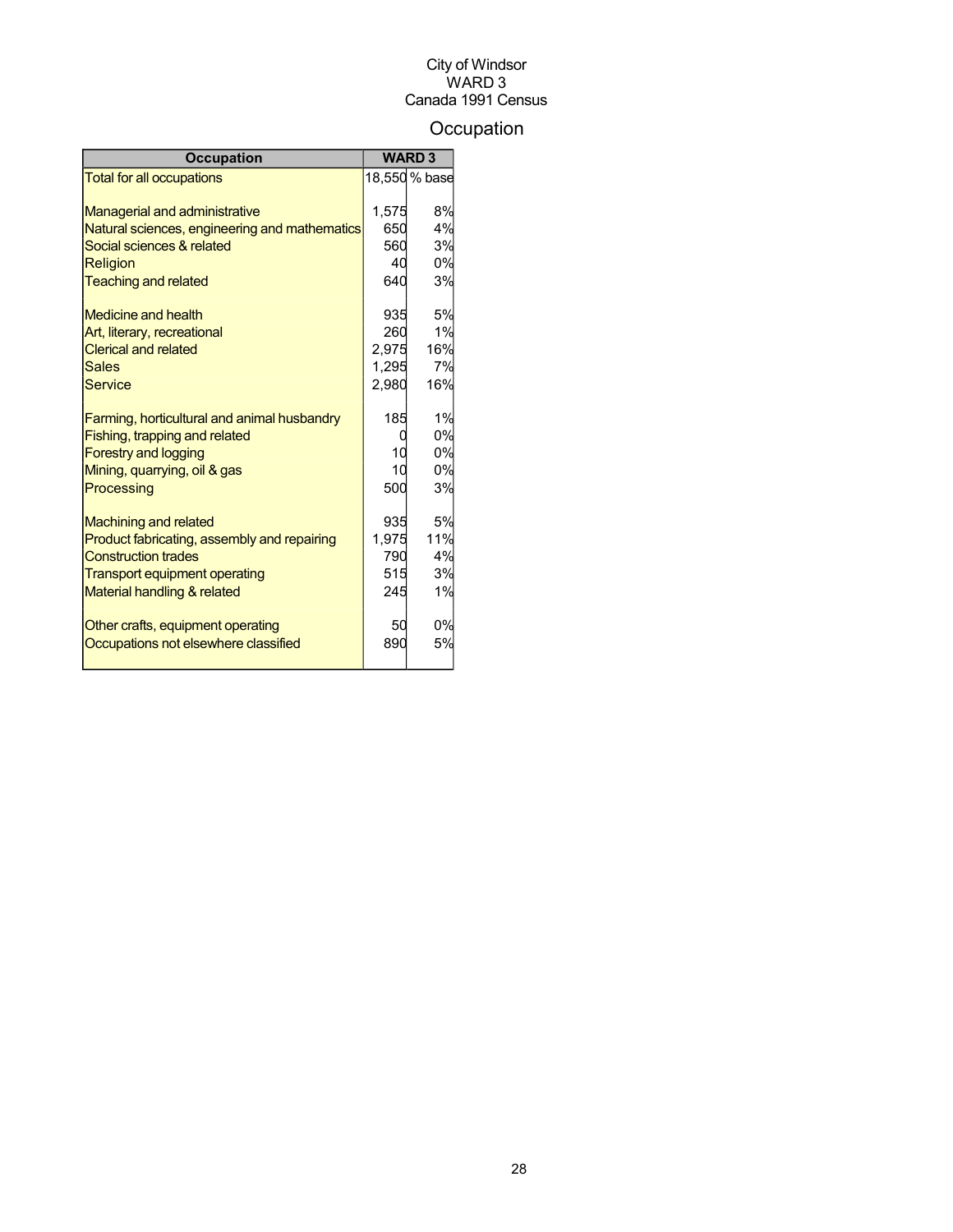## Occupation-Males

| <b>Occupation - Males</b>                                                 |            | <b>WARD3</b>  |
|---------------------------------------------------------------------------|------------|---------------|
| Males, all occupations                                                    |            | 10,305 % base |
|                                                                           |            |               |
| Managerial, administrative                                                | 895        | 9%            |
| Natural sciences, engineering and mathematics                             | 540        | 5%            |
| Social sciences & related                                                 | 210        | 2%            |
| <b>Religion</b>                                                           | 40         | 0%            |
| <b>Teaching and related</b>                                               | 280        | 3%            |
| Medicine and health                                                       | 175        | 2%            |
| Art, literary, recreational                                               | 135        | 1%            |
| <b>Clerical and related</b>                                               | 610        | 6%            |
| <b>Sales</b>                                                              | 615        | 6%            |
| <b>Service</b>                                                            | 1,400      | 14%           |
|                                                                           |            |               |
| Farming, horticultural and animal husbandry                               | 115        | 1%            |
| Fishing, trapping and related                                             |            | 0%            |
| <b>Forestry and logging</b>                                               | 10         | 0%            |
| Mining, quarrying, oil & gas                                              | 10         | 0%            |
| Processing                                                                | 380        | 4%            |
|                                                                           |            |               |
| <b>Machining and related</b>                                              | 850        | 8%            |
| Product fabricating, assembly and repairing<br><b>Construction trades</b> | 1,570      | 15%<br>8%     |
|                                                                           | 790<br>465 | 5%            |
| <b>Transport equipment operating</b>                                      |            |               |
| Material handling & related                                               | 195        | 2%            |
| Other crafts, equipment operating                                         | 30         | 0%            |
| Occupations not elsewhere classified                                      | 760        | 7%            |
|                                                                           |            |               |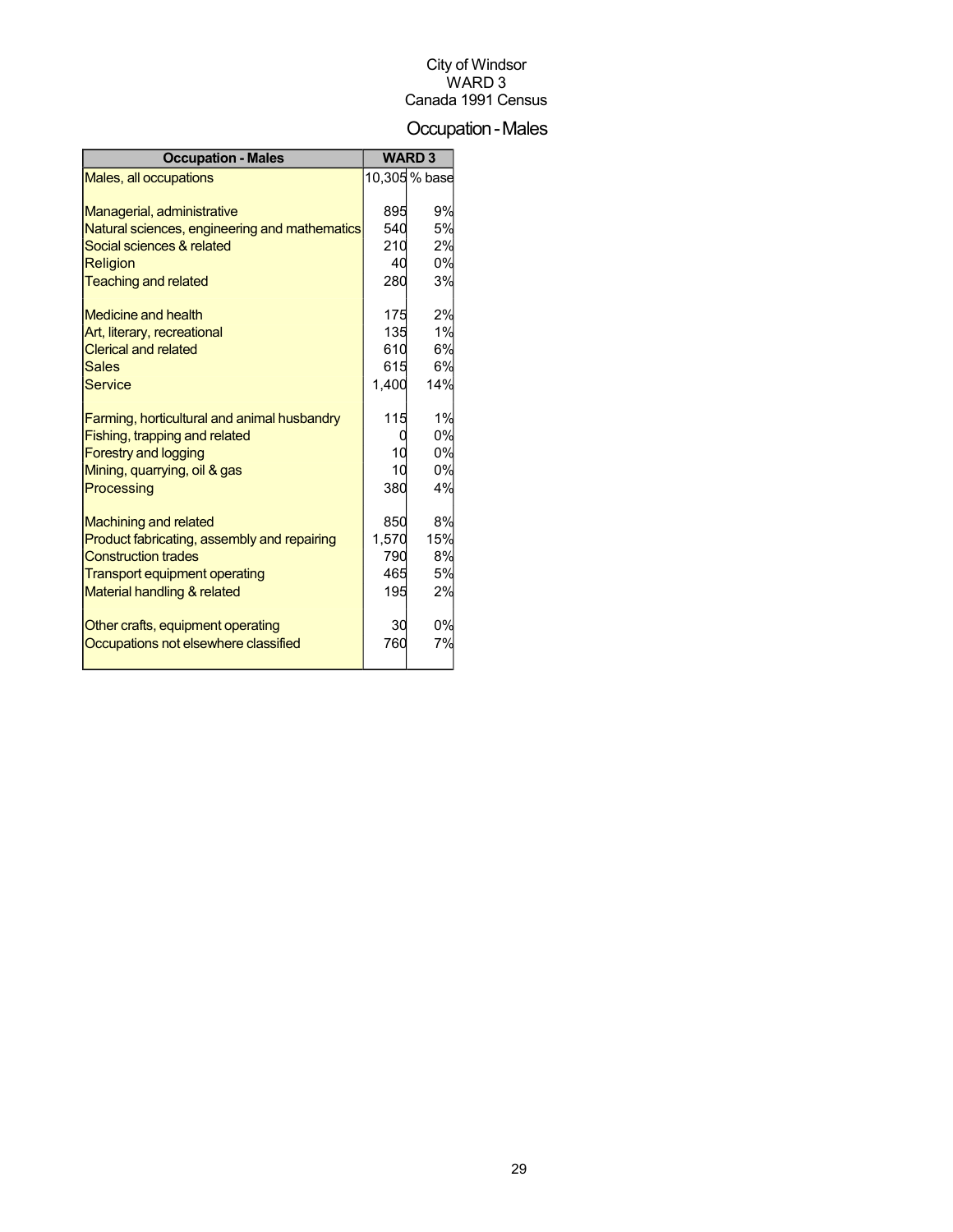## Occupation-Females

| <b>Occupation - Females</b>                   |       | <b>WARD 3</b> |
|-----------------------------------------------|-------|---------------|
| Females, all occupations                      |       | 8,245% base   |
|                                               |       |               |
| Managerial, administrative                    | 680   | 8%            |
| Natural sciences, engineering and mathematics | 110   | 1%            |
| Social sciences & related                     | 350   | 4%            |
| <b>Religion</b>                               | 0     | 0%            |
| <b>Teaching and related</b>                   | 360   | 4%            |
| Medicine and health                           | 760   | 9%            |
| Art, literary, recreational                   | 125   | 2%            |
| <b>Clerical and related</b>                   | 2,365 | 29%           |
| <b>Sales</b>                                  | 680   | 8%            |
| <b>Service</b>                                | 1,580 | 19%           |
| Farming, horticultural and animal husbandry   | 70    | 1%            |
| Fishing, trapping and related                 |       | 0%            |
| <b>Forestry and logging</b>                   |       | 0%            |
| Mining, quarrying, oil & gas                  |       | 0%            |
| Processing                                    | 120   | 1%            |
| <b>Machining and related</b>                  | 85    | 1%            |
| Product fabricating, assembly and repairing   | 405   | 5%            |
| <b>Construction trades</b>                    | U     | 0%            |
| <b>Transport equipment operating</b>          | 50    | 1%            |
| Material handling & related                   | 50    | 1%            |
| Other crafts, equipment operating             | 20    | 0%            |
| Occupations not elsewhere classified          | 130   | 2%            |
|                                               |       |               |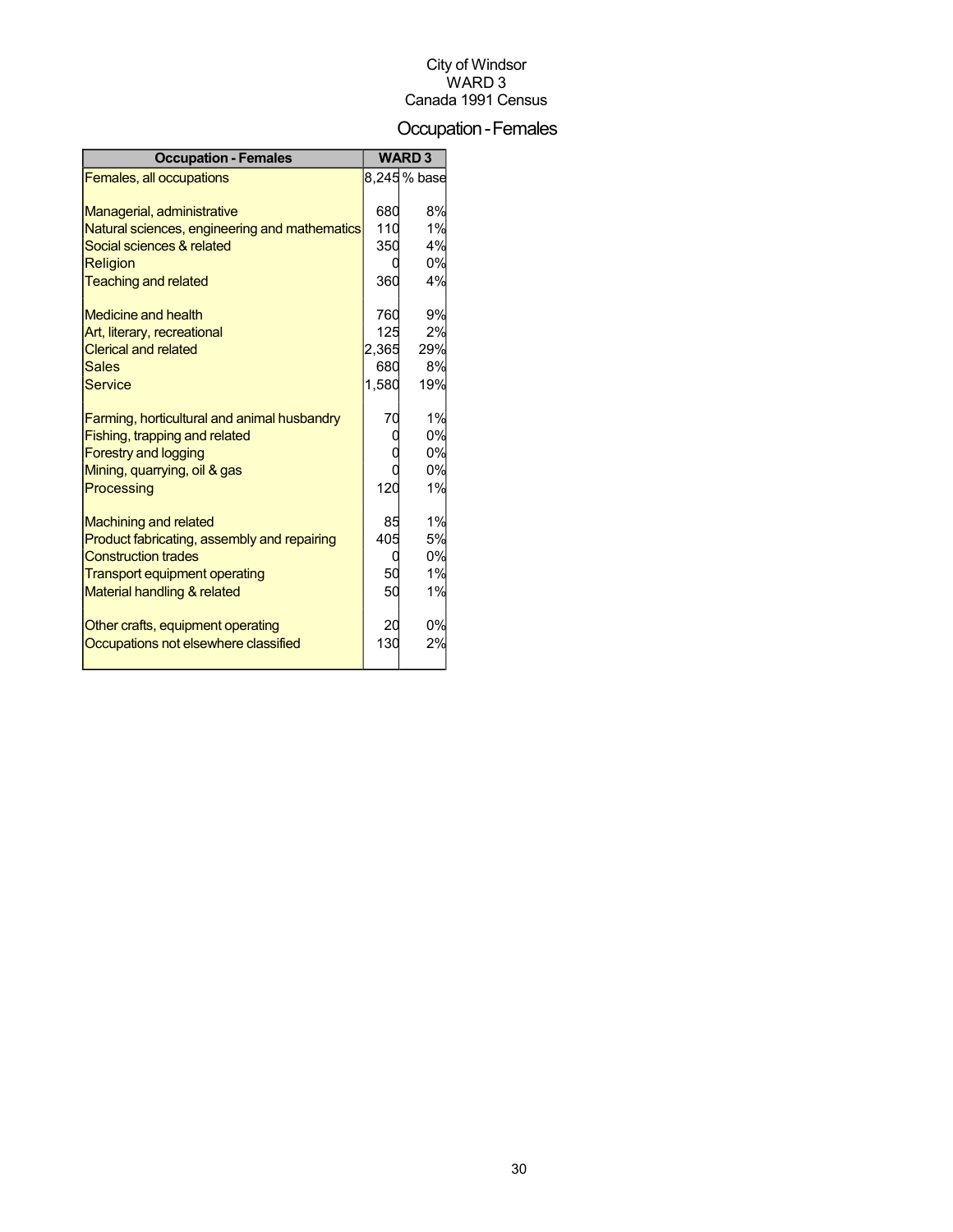#### ClassofWorker

| <b>Class of Worker</b>               | <b>WARD3</b> |               |  |
|--------------------------------------|--------------|---------------|--|
| <b>Total - All classes of worker</b> |              | 18,560 % base |  |
| <b>Paid workers</b>                  | 17.685       | 95%           |  |
| <b>Employees</b>                     | 17,365       | 94%           |  |
| Self-employed (incorporated)         | 300          | 2%            |  |
| Self-employed (unincorporated)       | 825          | 4%            |  |
| <b>Unpaid family workers</b>         | 20           | 0%            |  |
| Males - All classes of worker        |              | 10,320 % base |  |
| <b>Paid workers</b>                  | 9,710        | 94%           |  |
| <b>Employees</b>                     | 9,475        | 92%           |  |
| Self-employed (incorporated)         | 220          | 2%            |  |
| Self-employed (unincorporated)       | 570          | 6%            |  |
| <b>Unpaid family workers</b>         | 10           | 0%            |  |
| <b>Females - All classes</b>         |              | 8,240 % base  |  |
| <b>Paid workers</b>                  | 7,975        | 97%           |  |
| <b>Employees</b>                     | 7,890        | 96%           |  |
| Self-employed (incorporated)         | 80           | 1%            |  |
| Self-employed (unincorporated)       | 255          | 3%            |  |
| <b>Unpaid family workers</b>         | 10           | 0%            |  |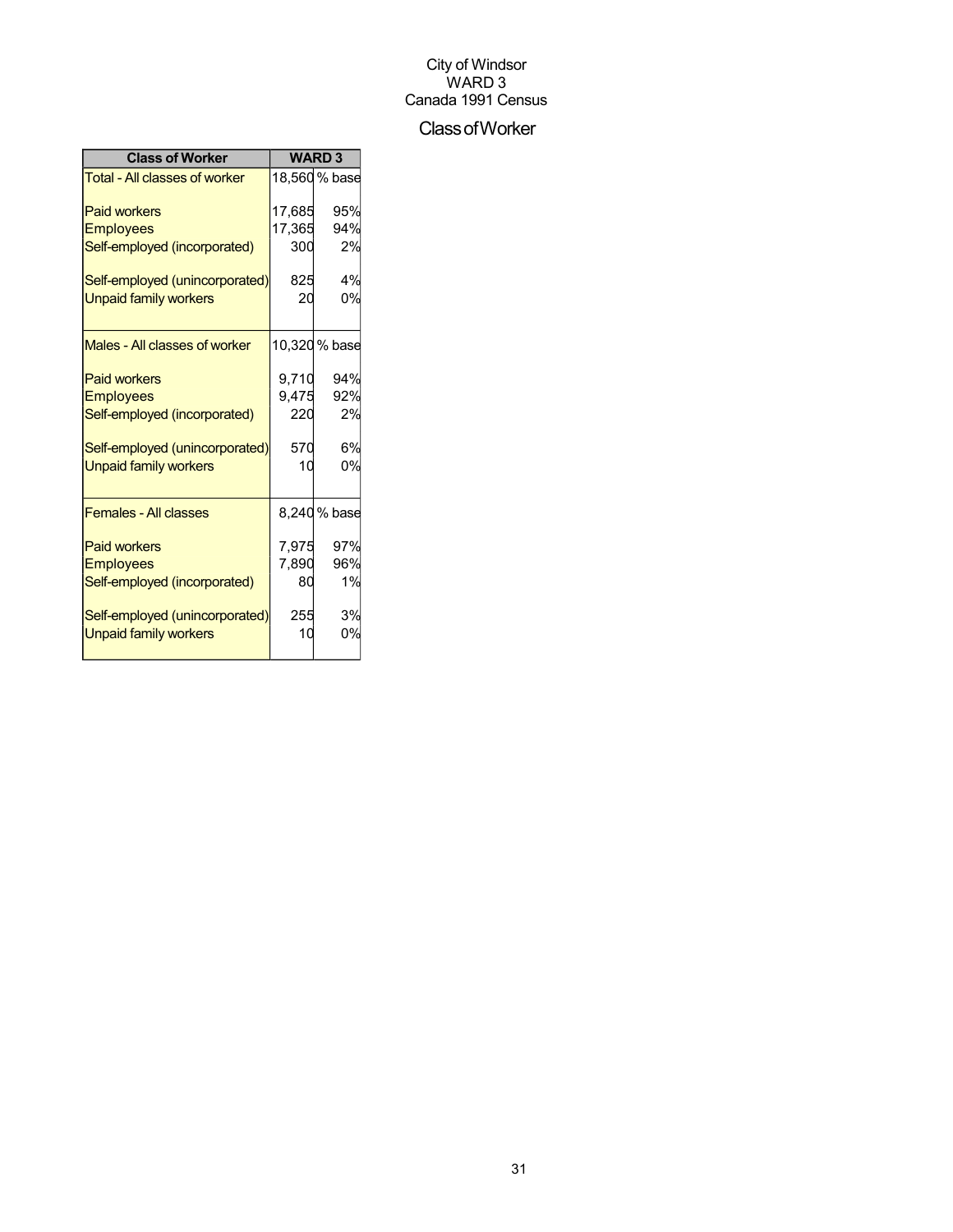#### Place of Work

| <b>Place of Work</b>                                                | <b>WARD3</b>      |                |
|---------------------------------------------------------------------|-------------------|----------------|
| <b>Total in labour force</b>                                        |                   | 16,525 % base  |
| Usual place of work:                                                | 15,470            | 94%            |
| In Census Sub-division of residence 14,105                          |                   | 85%            |
| In different Census Sub-division<br>In Census Division of residence | 1,270<br>990      | 8%<br>6%       |
| At home<br><b>Outside Canada</b><br>No usual place of work          | 535<br>420<br>140 | 3%<br>3%<br>1% |
| Males in labour force                                               |                   | 8,995% base    |
| Usual place of work:                                                | 8,365             | 93%            |
| In Census Sub-division of residence                                 | 7,495             | 83%            |
| In different Census Sub-division<br>In Census Division of residence | 880<br>645        | 10%<br>7%      |
| At home<br><b>Outside Canada</b><br>No usual place of work          | 330<br>195<br>85  | 4%<br>2%<br>1% |
| <b>Females in labour force</b>                                      |                   | 7,530 % base   |
| Usual place of work:                                                | 7,105             | 94%            |
| In Census Sub-division of residence                                 | 6,610             | 88%            |
| In different Census Sub-division<br>In Census Division of residence | 390<br>345        | 5%<br>5%       |
| At home<br><b>Outside Canada</b><br>No usual place of work          | 205<br>225<br>55  | 3%<br>3%<br>1% |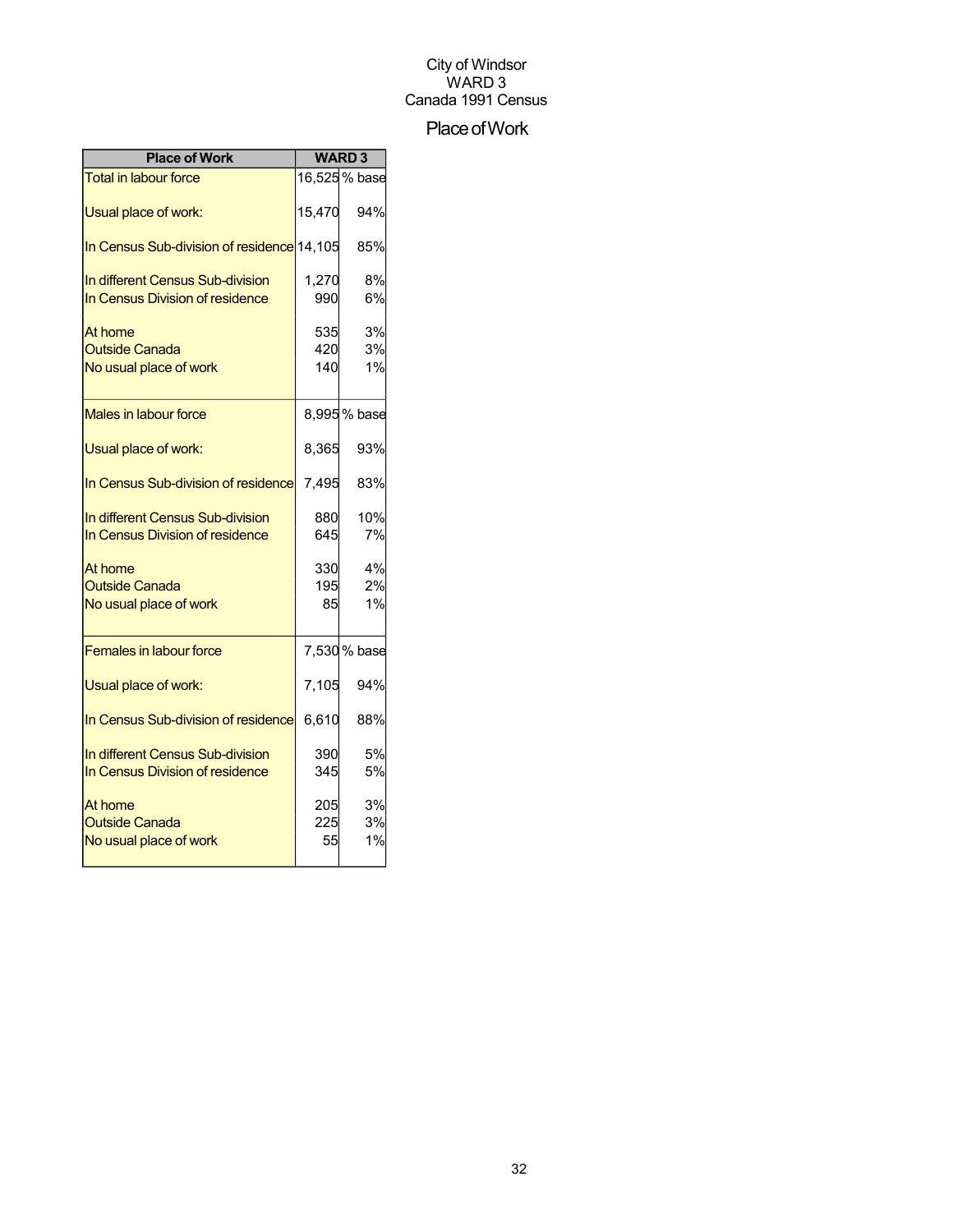## Families in Labour Force

| <b>Families in Labour Force</b>          | <b>WARD3</b> |              |  |
|------------------------------------------|--------------|--------------|--|
| Census families in private<br>households |              | 10,170% base |  |
| Married & common-law families            | 7,925        | 78%          |  |
| No member in labour force                | 1,545        | 15%          |  |
| Some members in labour force             | 6,410        | 63%          |  |
| One member only                          | 1,720        | 17%          |  |
| Two or more members                      | 4,650        | 46%          |  |
| Couples in labour force                  | 4,080        | 40%          |  |
| Lone-parent families                     | 2,175        | 21%          |  |
| No member in labour force                | 810          | 8%           |  |
| Some members in labour force             | 1,365        | 13%          |  |
| <b>Parent in labour force</b>            | 1,080        | 11%          |  |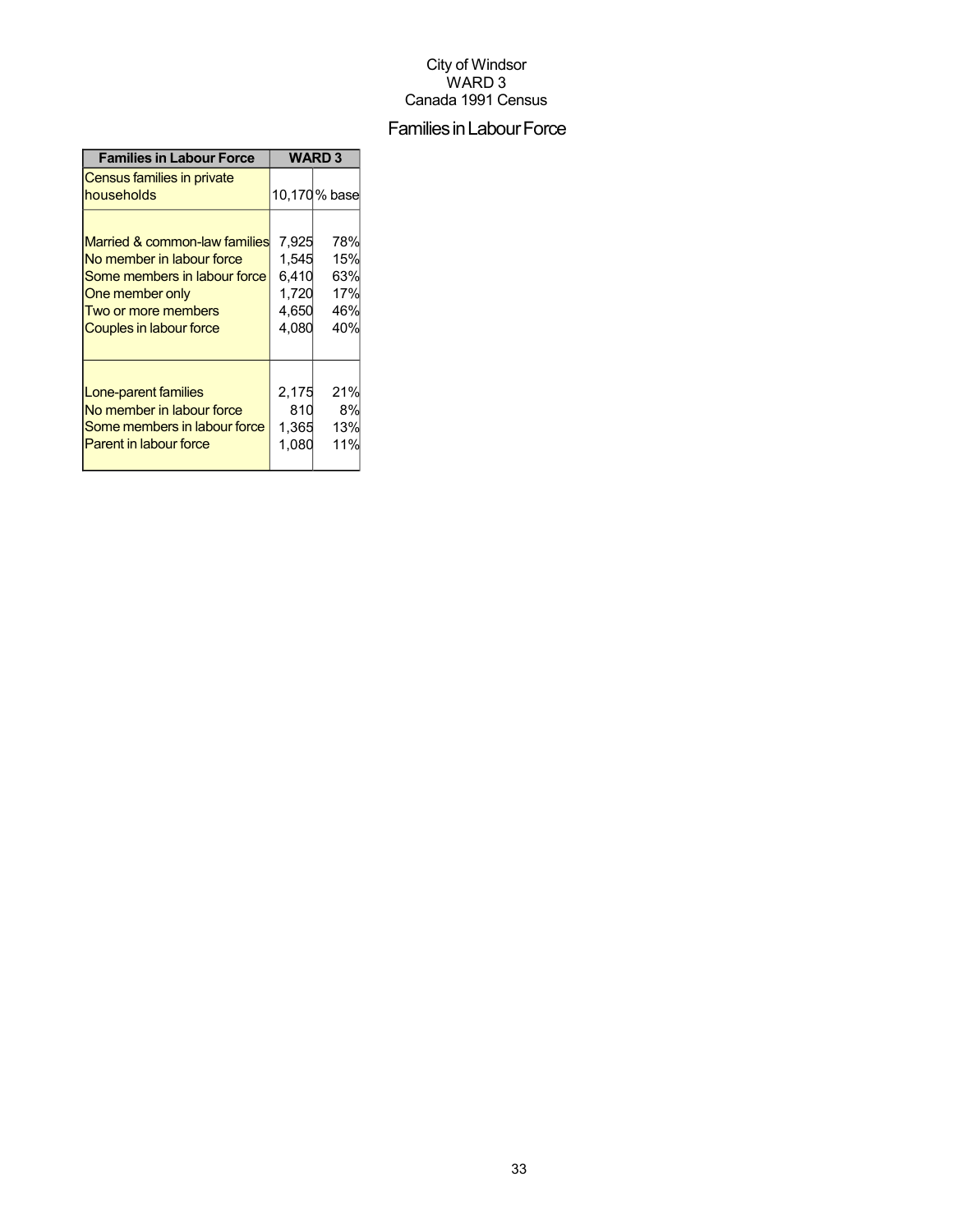## Income - full and part-time employment

| Income - full and part-time employment | <b>WARD3</b> |
|----------------------------------------|--------------|
| <b>Males and females</b>               |              |
| Worked full year, full time            | 3,670        |
| Average employment income              | \$38,712     |
| Aggregate income (000)                 | \$142,072    |
| Worked part year or part time          | 3.940        |
| Average employment income              | \$14,013     |
| Aggregate income (000)                 | \$55,213     |
| <b>Males</b>                           |              |
| Worked full year, full time            | 2,955        |
| Average employment income              | \$41,502     |
| Aggregate income (000)                 | \$122,638    |
| Worked part year or part time          | 1,750        |
| Average employment income              | \$17,433     |
| Aggregate income (000)                 | \$30,507     |
| <b>Females</b>                         |              |
| Worked full year, full time            | 715          |
| Average employment income              | \$27,180     |
| Aggregate income (000)                 | \$19,434     |
| Worked part year or part time          | 2,190        |
| Average employment income              | \$11,281     |
| Aggregate income (000)                 | \$24,706,000 |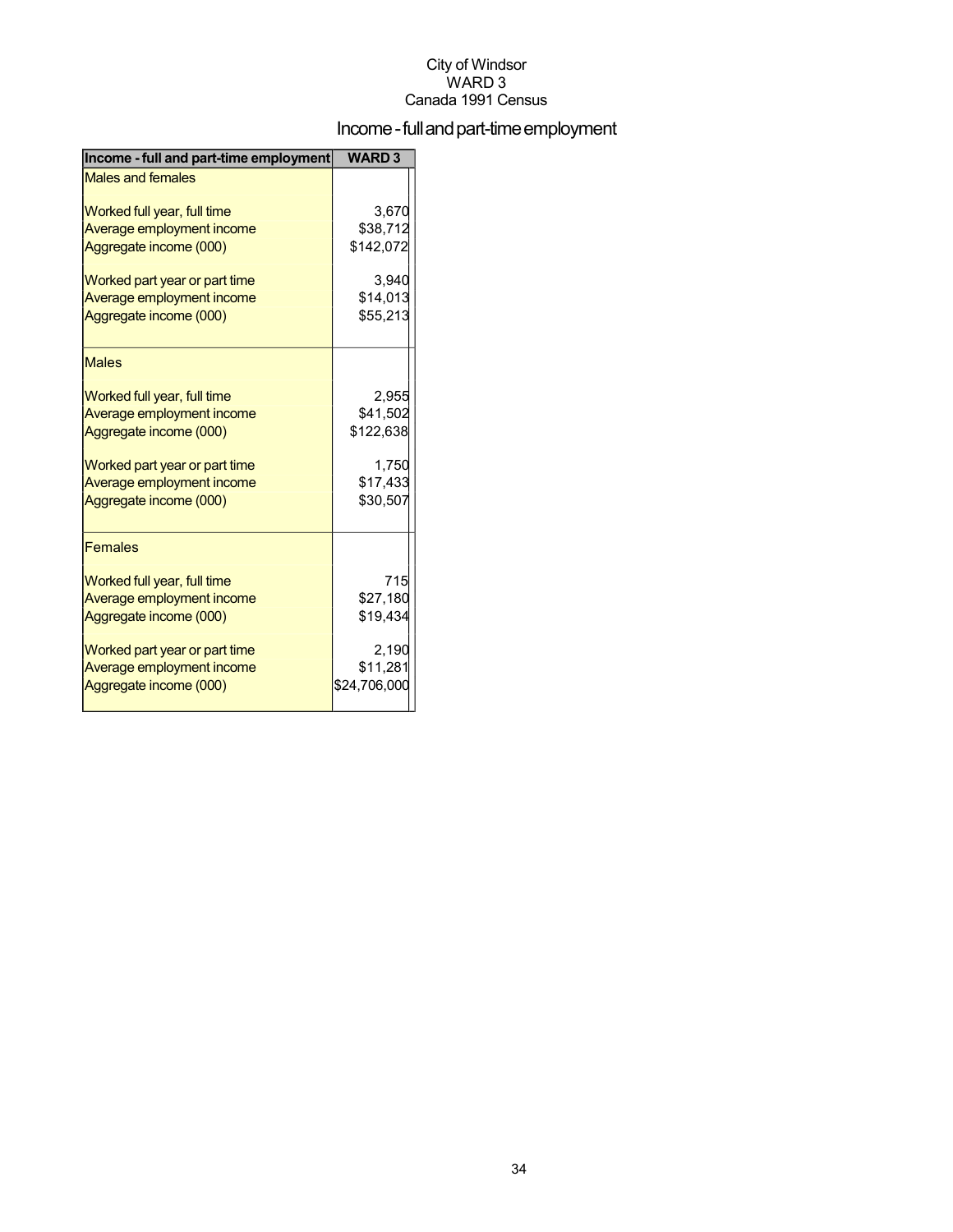## Income - Individual Source of Income

| Income - Individual<br><b>Source of Income</b> | <b>WARD3</b> |               |
|------------------------------------------------|--------------|---------------|
| Total 15 years and over with income            |              | 28,115 % base |
| <b>Under \$7,500</b>                           |              | 5,98021.30%   |
| \$7,500 - \$14,999                             |              | 7,33026.10%   |
| \$15,000 - \$29,999                            |              | 7,42026.40%   |
| \$30,000 and over                              |              | 7,20025.60%   |
| Average income                                 | \$21,705     |               |
| Aggregate income (000)                         | \$610,234    |               |
| <b>Median income</b>                           | \$18,449     |               |
| Males 15 years and over with income            |              | 13,610 % base |
| <b>Under \$7,500</b>                           |              | 2,21016.20%   |
| \$7,500 - \$14,999                             |              | 2,420 17.80%  |
| \$15,000 - \$29,999                            |              | 3,67027.00%   |
| \$30,000 and over                              |              | 5,23538.50%   |
| Average income                                 | \$27,578     |               |
| Aggregate income (000)                         | \$375,342    |               |
| <b>Median income</b>                           | \$24,153     |               |
| Females 15 years and over with income          |              | 14,505 % base |
| <b>Under \$7,500</b>                           |              | 3,77026.00%   |
| \$7,500 - \$14,999                             |              | 4,91033.90%   |
| \$15,000 - \$29,999                            |              | 3,75025.90%   |
| \$30,000 and over                              |              | 1,96513.50%   |
| Average income                                 | \$16,194     |               |
| Aggregate income (000)                         | \$234,892    |               |
| <b>Median income</b>                           | \$13,096     |               |
| Source of total income:                        |              |               |
| <b>Employment income</b>                       | 67%          |               |
| Government transfer payments                   | 16%          |               |
| <b>Other income</b>                            | 12%          |               |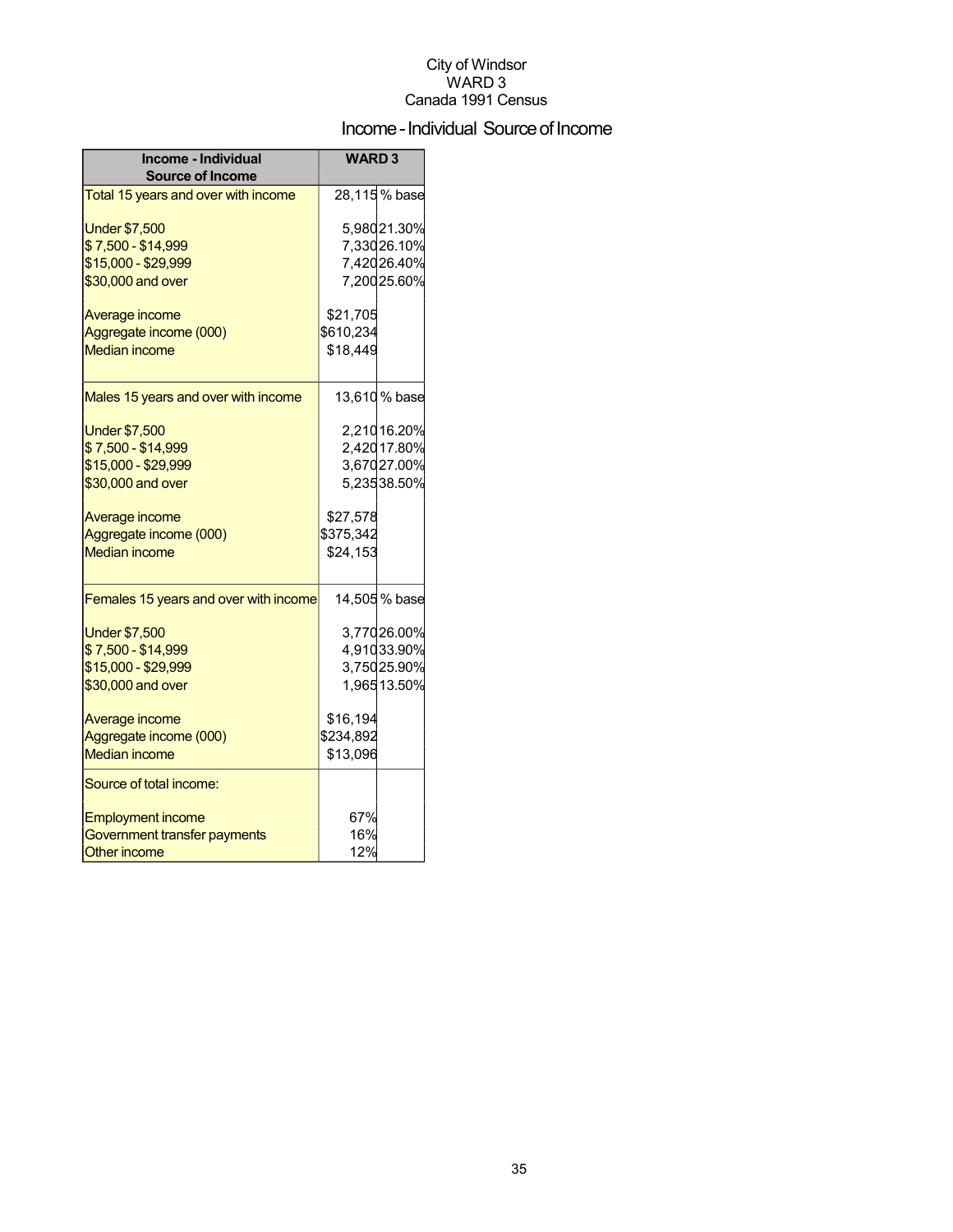## Income - Family and Household

| <b>Income - Family and Household</b> | <b>WARD3</b> |               |  |
|--------------------------------------|--------------|---------------|--|
| <b>Total census families</b>         |              | 10,180 % base |  |
| <b>Family Income:</b>                |              |               |  |
| <b>Under \$20,000</b>                | 2,031        | 20%           |  |
| \$20,000 - \$34,999                  | 2,373        | 23%           |  |
| \$35,000 - \$49,999                  | 2,190        | 22%           |  |
| \$50,000 and over                    | 3,536        | 35%           |  |
| Average income                       | \$46,496     |               |  |
| Aggregate income (000)               | \$472,171    |               |  |
| <b>Median income</b>                 | \$34,310     |               |  |
| <b>Total households</b>              |              | 17,195 % base |  |
| <b>Household Income:</b>             |              |               |  |
| <b>Under \$20,000</b>                | 5,904        | 34%           |  |
| \$20,000 - \$34,999                  | 3,967        | 23%           |  |
| \$35,000 - \$49,999                  | 3,089        | 18%           |  |
| \$50,000 and over                    | 4,160        | 24%           |  |
| Average income                       | \$36,693     |               |  |
| Aggregate income (000)               | \$632,412    |               |  |
| <b>Median income</b>                 | \$30,011     |               |  |
| Incidence of low income:             |              |               |  |
| <b>Total economic families</b>       | 9,270        |               |  |
| <b>Families with low income</b>      | 1,750        |               |  |
| Incidence of low income              | 19%          |               |  |
| Total unattached individuals         | 3,685        |               |  |
| Individuals with low income          | 1,310        |               |  |
| Incidence of low income              | 36%          |               |  |
| Persons in private households        | 33,720       |               |  |
| Persons in low income families       | 7,445        |               |  |
| Incidence of low income              | 22%          |               |  |